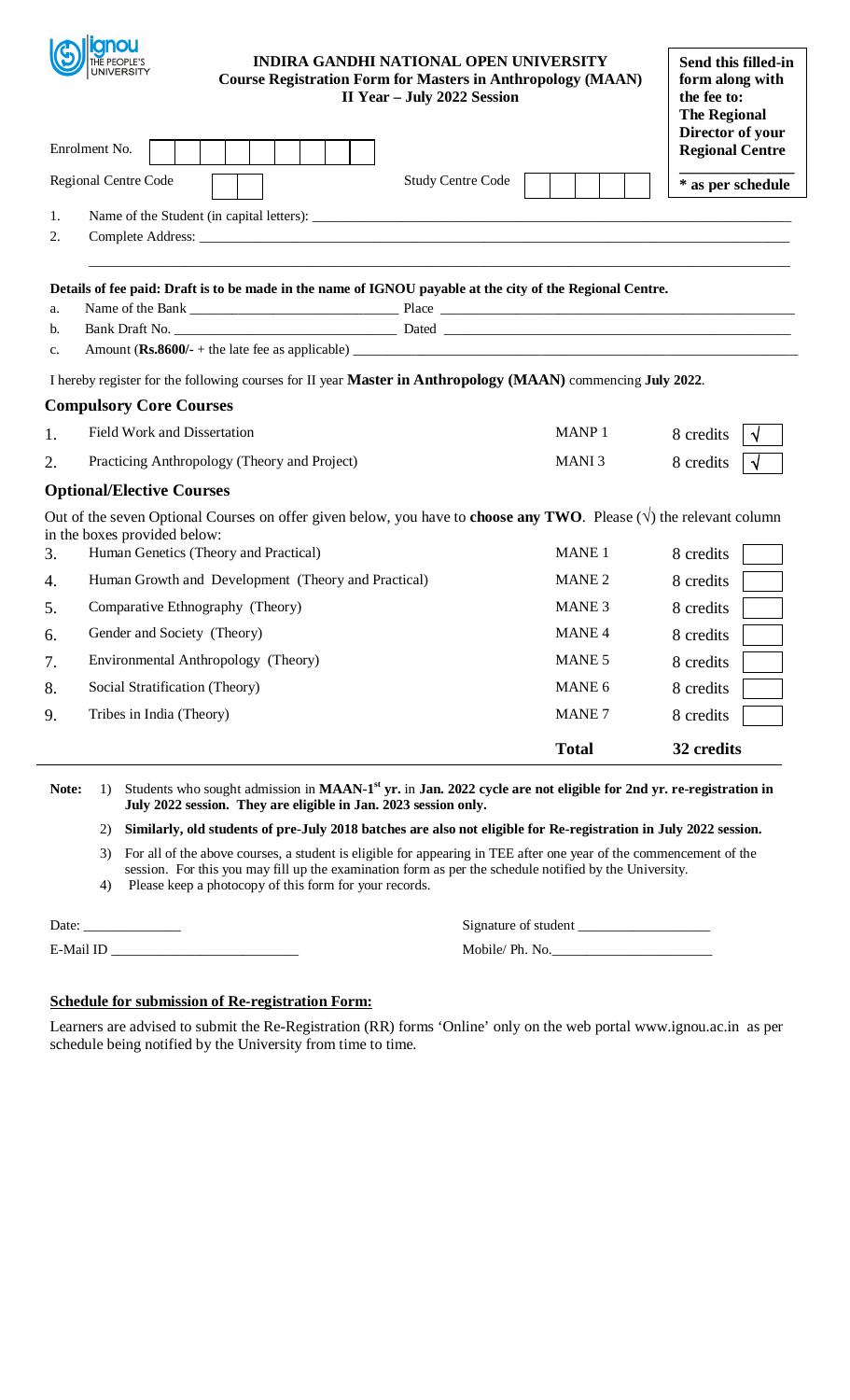| <b>llignou</b><br>THE PEOPLE'S<br>UNIVERSITY |                                           | <b>INDIRA GANDHI NATIONAL OPEN UNIVERSITY</b><br><b>Course Registration Form M.A. Public Administration (MPA)</b><br>II Year - July 2022 Session | Send this filled-in<br>form along with<br>the fee to:<br><b>The Regional</b> |
|----------------------------------------------|-------------------------------------------|--------------------------------------------------------------------------------------------------------------------------------------------------|------------------------------------------------------------------------------|
| Enrolment No.                                |                                           |                                                                                                                                                  | Director of your<br><b>Regional Centre</b>                                   |
| Regional Centre Code                         |                                           | <b>Study Centre Code</b>                                                                                                                         | * as per schedule                                                            |
| 1.                                           | Name of the Student (in capital letters): |                                                                                                                                                  |                                                                              |
| 2.                                           |                                           |                                                                                                                                                  |                                                                              |
|                                              |                                           |                                                                                                                                                  |                                                                              |

| c<br>a. |          |         |
|---------|----------|---------|
|         | ________ | --<br>. |

c. Amount (**Rs.6800/-**+ the late fee as applicable) \_\_\_\_\_\_\_\_\_\_\_\_\_\_\_\_\_\_\_\_\_\_\_\_\_\_\_\_\_\_\_\_\_\_\_\_\_\_\_\_\_\_\_\_\_\_\_\_\_\_\_\_\_\_\_\_\_\_\_\_\_\_\_\_

I hereby register for the following courses for **II year MPA** commencing **July 2022**.

| <b>S.N.</b>      | <b>Course Code</b> | <b>Title of Course</b>                | <b>Core/Optional</b> | <b>Credits</b>             |
|------------------|--------------------|---------------------------------------|----------------------|----------------------------|
| 1.               | <b>MPA 15</b>      | Public Policy and Analysis            | Core                 | 8 credits                  |
| 2.               | <b>MPA 16</b>      | Decentralisation and Local Governance | Core                 | 8 credits                  |
| 3.               | <b>MPA 17</b>      | <b>Electronic Governance</b>          | Optional             | 4 credits -<br>To be taken |
| $\overline{4}$ . | <b>MPA 18</b>      | Disaster Management                   | Optional             | together<br>4 credits      |
| 5.               | MSO <sub>2</sub>   | Research Methodologies and Methods    | Optional             | 8 credits                  |
| 6.               | MPS 3              | India: Democracy and Development      | Optional             | 8 credits                  |
| 7.               | MPAP <sub>2</sub>  | Project work                          | Optional             | 8 credits                  |
|                  |                    |                                       |                      | <b>Total 32 credits</b>    |

Note: 1) Students who sought admission in MPA-1<sup>st</sup> yr. in Jan. 2022 cycle are not eligible for 2nd yr. re-registration in July **2022 session. They are eligible in Jan. 2023 session only.** 

2) **Similarly, old students of pre-July 2018 batches are also not eligible for Re-registration in July 2022 session.** 

3) For all of the above courses, a student is eligible for appearing in TEE after one year of the commencement of the session. For this you may fill up the examination form as per the schedule notified by the University.

4) Please keep a photocopy of this form for your records.

Date: \_\_\_\_\_\_\_\_\_\_\_\_\_\_ Signature of student \_\_\_\_\_\_\_\_\_\_\_\_\_\_\_\_\_\_\_\_

**Schedule for submission of Re-registration Form:**

E-Mail ID \_\_\_\_\_\_\_\_\_\_\_\_\_\_\_\_\_\_\_\_\_\_\_\_\_\_\_ Mobile/ Ph. No.\_\_\_\_\_\_\_\_\_\_\_\_\_\_\_\_\_\_\_\_\_\_\_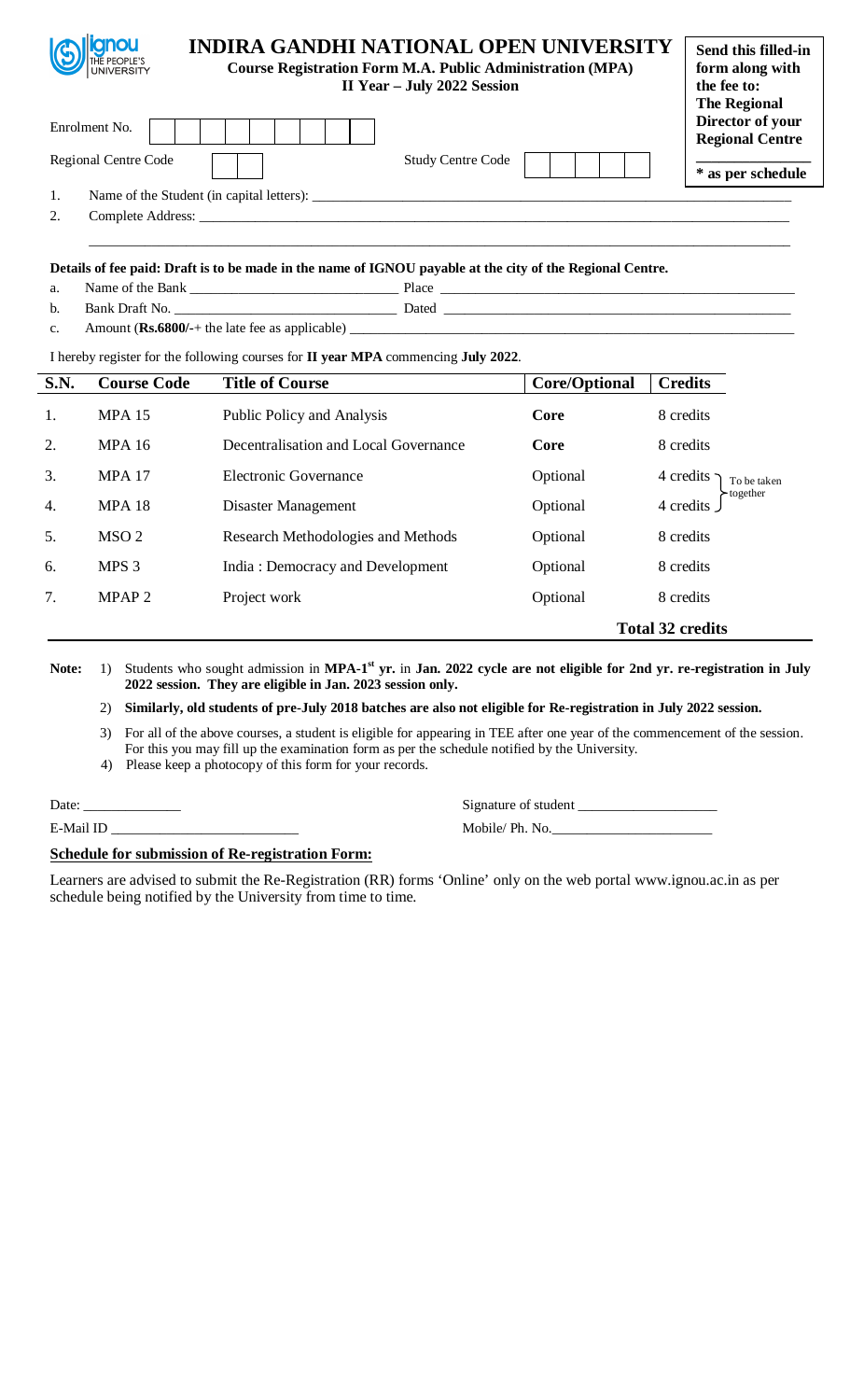|                                       | <b>INDIRA GANDHI NATIONAL OPEN UNIVERSITY</b><br><b>Course Registration Form</b><br><b>Master of Arts in Gandhi and Peace Studies (MGPS)</b><br>II Year - July 2022 Session                     |                    |                | Send this filled-in<br>form along with<br>the fee to:<br><b>The Regional</b> |
|---------------------------------------|-------------------------------------------------------------------------------------------------------------------------------------------------------------------------------------------------|--------------------|----------------|------------------------------------------------------------------------------|
| Enrolment No.                         |                                                                                                                                                                                                 |                    |                | Director of your<br><b>Regional Centre</b>                                   |
| Regional Centre Code                  | <b>Study Centre Code</b>                                                                                                                                                                        |                    |                |                                                                              |
| 1.                                    |                                                                                                                                                                                                 |                    |                | * as per schedule                                                            |
| 2.                                    |                                                                                                                                                                                                 |                    |                |                                                                              |
| a.                                    | Details of fee paid: Draft is to be made in the name of IGNOU payable at the city of the Regional Centre.                                                                                       |                    |                |                                                                              |
| b.                                    |                                                                                                                                                                                                 |                    |                |                                                                              |
| c.                                    |                                                                                                                                                                                                 |                    |                |                                                                              |
|                                       | I hereby register for the following courses for II year MGPS commencing July 2022.                                                                                                              |                    |                |                                                                              |
| SI.<br>No.                            | <b>Title of the Course</b>                                                                                                                                                                      | <b>Course Code</b> | <b>Credits</b> | Optional                                                                     |
| <b>Compulsory</b>                     |                                                                                                                                                                                                 |                    |                |                                                                              |
| $1_{-}$                               | Introduction to Peace and Conflict Resolution                                                                                                                                                   | MGP 5              | 4              |                                                                              |
|                                       | <b>Optional *</b> [Tick $(\sqrt{})$ Elective course]                                                                                                                                            |                    |                |                                                                              |
|                                       | (to be taken worth 28 credits only) [(put a $(\sqrt{\ } )$ ) mark against the relevant column]                                                                                                  |                    |                |                                                                              |
|                                       | 2. Gandhi Approach to Peace and Conflict Resolutions                                                                                                                                            | MGPE 8             | 4              |                                                                              |
|                                       | 3. Conflict Management, Transformation and Peace Building                                                                                                                                       | MGPE <sub>10</sub> | 4              |                                                                              |
| 4. Human Security                     |                                                                                                                                                                                                 | MGPE11             | 4              |                                                                              |
| 5. Women and Peace                    |                                                                                                                                                                                                 | MGPE12             | 4              |                                                                              |
|                                       | 6. Civil Society, Political Regimes and Conflict                                                                                                                                                | MGPE13             | 4              |                                                                              |
|                                       | 7. Introduction to Research Methods                                                                                                                                                             | MGPE15             | 4              |                                                                              |
|                                       | 8. Human Rights: Indian Perspective                                                                                                                                                             | MGPE16             | 4              |                                                                              |
| 9. *Project Work                      |                                                                                                                                                                                                 | MGPE17             | $8\,$          |                                                                              |
| Note:<br>$\left( \frac{1}{2} \right)$ | Students who sought admission in MGPS-1 <sup>st</sup> yr. in Jan. 2022 cycle are not eligible for 2nd yr. re-registration in July<br>2022 session. They are eligible in Jan. 2023 session only. |                    |                |                                                                              |
| 2)                                    | Similarly, old students of pre-July 2018 batches are also not eligible for Re-registration in July 2022 session.                                                                                |                    |                |                                                                              |
| 3)                                    | For all of the above courses, a student is eligible for appearing in TEE after one year of the commencement of the session.                                                                     |                    |                |                                                                              |

- For this you may fill up the examination form as per the schedule notified by the University.
- 4) Please keep a photocopy of this form for your records.

E-Mail ID \_\_\_\_\_\_\_\_\_\_\_\_\_\_\_\_\_\_\_\_\_\_\_\_\_\_\_ Mobile/ Ph. No.\_\_\_\_\_\_\_\_\_\_\_\_\_\_\_\_\_\_\_\_\_\_\_

| Date:            | Signature of student               |
|------------------|------------------------------------|
| $\Gamma$ Mail ID | $M_0$ $h^{-1}$ $\alpha$ $Dh$ $N_0$ |

# **Schedule for submission of Re-registration Form:**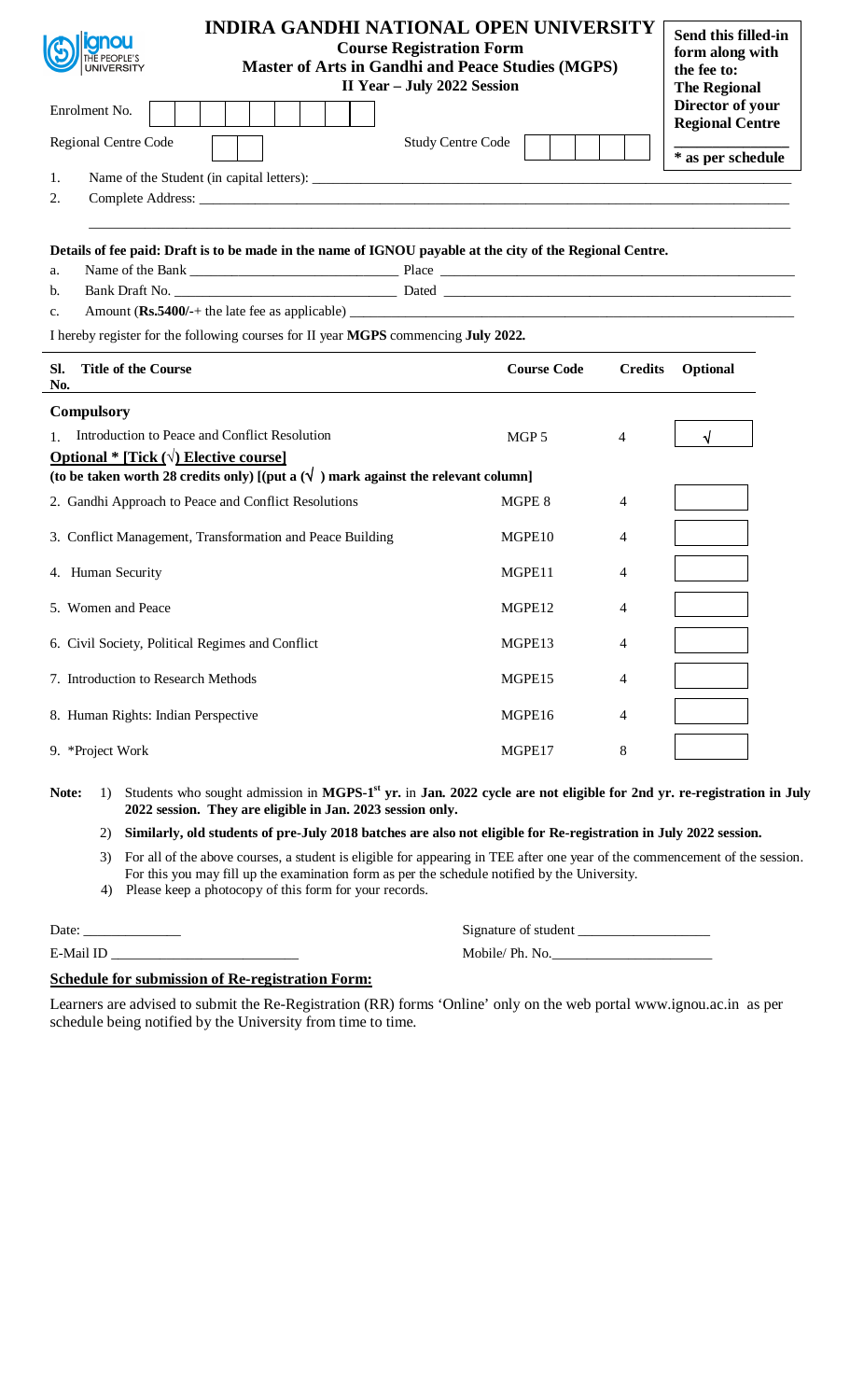|     | <b>SOLUTION</b><br>Enrolment No. | <b>INDIRA GANDHI NATIONAL OPEN UNIVERSITY</b><br><b>Course Registration Form M.A. Political Science (MPS)</b>                                                                                                                  | II Year - July 2022 Session | Send this filled-in<br>form along with<br>the fee to:<br>The Regional<br>Director of your<br><b>Regional Centre</b> |
|-----|----------------------------------|--------------------------------------------------------------------------------------------------------------------------------------------------------------------------------------------------------------------------------|-----------------------------|---------------------------------------------------------------------------------------------------------------------|
|     | Regional Centre Code             |                                                                                                                                                                                                                                | <b>Study Centre Code</b>    | * as per schedule                                                                                                   |
| 1.  |                                  | Name of the Student (in capital letters):                                                                                                                                                                                      |                             |                                                                                                                     |
| 2.  |                                  | Complete Address: No. 1996. The Complete Address: No. 1996. The Complete Address: No. 1997. The Complete Address: No. 1997. The Complete Address: No. 1997. The Complete Address: No. 1997. The Complete Address: No. 1997. Th |                             |                                                                                                                     |
|     |                                  | Details of fee paid: Draft is to be made in the name of IGNOU payable at the city of the Regional Centre.                                                                                                                      |                             |                                                                                                                     |
| a.  |                                  |                                                                                                                                                                                                                                |                             |                                                                                                                     |
| $b$ |                                  |                                                                                                                                                                                                                                |                             |                                                                                                                     |

| c. | Amount ( $\text{Rs.6800/-}$ + the late fee as applicable) |
|----|-----------------------------------------------------------|
|    |                                                           |

## I hereby register for the following courses for **II year MPS** commencing **July 2022**.

| Optional Courses to be taken worth 32 credits only $[(put a (V)) mark against the relevant column]$ |
|-----------------------------------------------------------------------------------------------------|
|-----------------------------------------------------------------------------------------------------|

| <b>S.N.</b> | <b>Course Code</b> | <b>Title of Course</b>                               | <b>Credits</b>          | <b>Choice</b> |
|-------------|--------------------|------------------------------------------------------|-------------------------|---------------|
| 1.          | MPSE <sub>1</sub>  | India and the World                                  | 4 credits               |               |
| 2.          | MPSE <sub>2</sub>  | State and Society in Latin America                   | 4 credits               |               |
| 3.          | MPSE <sub>3</sub>  | Western Political Thought                            | 4 credits               |               |
| 4.          | MPSE <sub>4</sub>  | Social and Political Thought in Modern India         | 4 credits               |               |
| 5.          | MPSE 5             | State and Society in Africa                          | 4 credits               |               |
| 6.          | MPSE 6             | Peace and Conflict Studies                           | 4 credits               |               |
| 7.          | MPSE <sub>7</sub>  | Social Movements and Politics in India               | 4 credits               |               |
| 8.          | MPSE 8             | State Politics in India                              | 4 credits               |               |
| 9.          | MPSE 9             | Canada: Politics and Society                         | 4 credits               |               |
| 10.         | MPSE 11            | The European Union in Wold Affairs                   | 4 credits               |               |
| 11.         | MPSE <sub>12</sub> | State and Society in Australia                       | 4 credits               |               |
| 12.         | MPSE 13            | Australia's Foreign Policy                           | 4 credits               |               |
| 13.         | MED <sub>2</sub>   | Sustainable Development: Issues and Challenges       | 4 credits               |               |
| 14.         | MED <sub>8</sub>   | Globalisation and Environment                        | 4 credits               |               |
| 15.         | MGP 4              | Gandhi's Political Thought                           | 4 credits               |               |
| 16.         | MGPE 7             | Non-Violent Movements after Gandhi                   | 4 credits               |               |
| 17.         | MGPE 8             | Gandhian Appoach to Peace and Conflict Resolution    | 4 credits               |               |
| 18.         | MGPE 10            | Conflict Management, Transformation & Peace building | 4 credits               |               |
| 19.         | MGPE 11            | Human Security                                       | 4 credits               |               |
| 20.         | MGPE 13            | Civil Society, Political Regimes and Conflict        | 4 credits               |               |
|             |                    |                                                      | <b>Total 32 Credits</b> |               |

Note: 1) Students who sought admission in MPS-1<sup>st</sup> yr. in Jan. 2022 cycle are not eligible for 2nd yr. re-registration in July **2022 session. They are eligible in Jan. 2023 session only.** 

2) **Similarly, old students of pre-July 2018 batches are also not eligible for Re-registration in July 2022 session.** 

3) For all of the above courses, a student is eligible for appearing in TEE after one year of the commencement of the session. For this you may fill up the examination form as per the schedule notified by the University.

4) Please keep a photocopy of this form for your records.

E-Mail ID \_\_\_\_\_\_\_\_\_\_\_\_\_\_\_\_\_\_\_\_\_\_\_\_\_\_\_ Mobile/ Ph. No.\_\_\_\_\_\_\_\_\_\_\_\_\_\_\_\_\_\_\_\_\_\_\_

Date: \_\_\_\_\_\_\_\_\_\_\_\_\_\_ Signature of student \_\_\_\_\_\_\_\_\_\_\_\_\_\_\_\_\_\_\_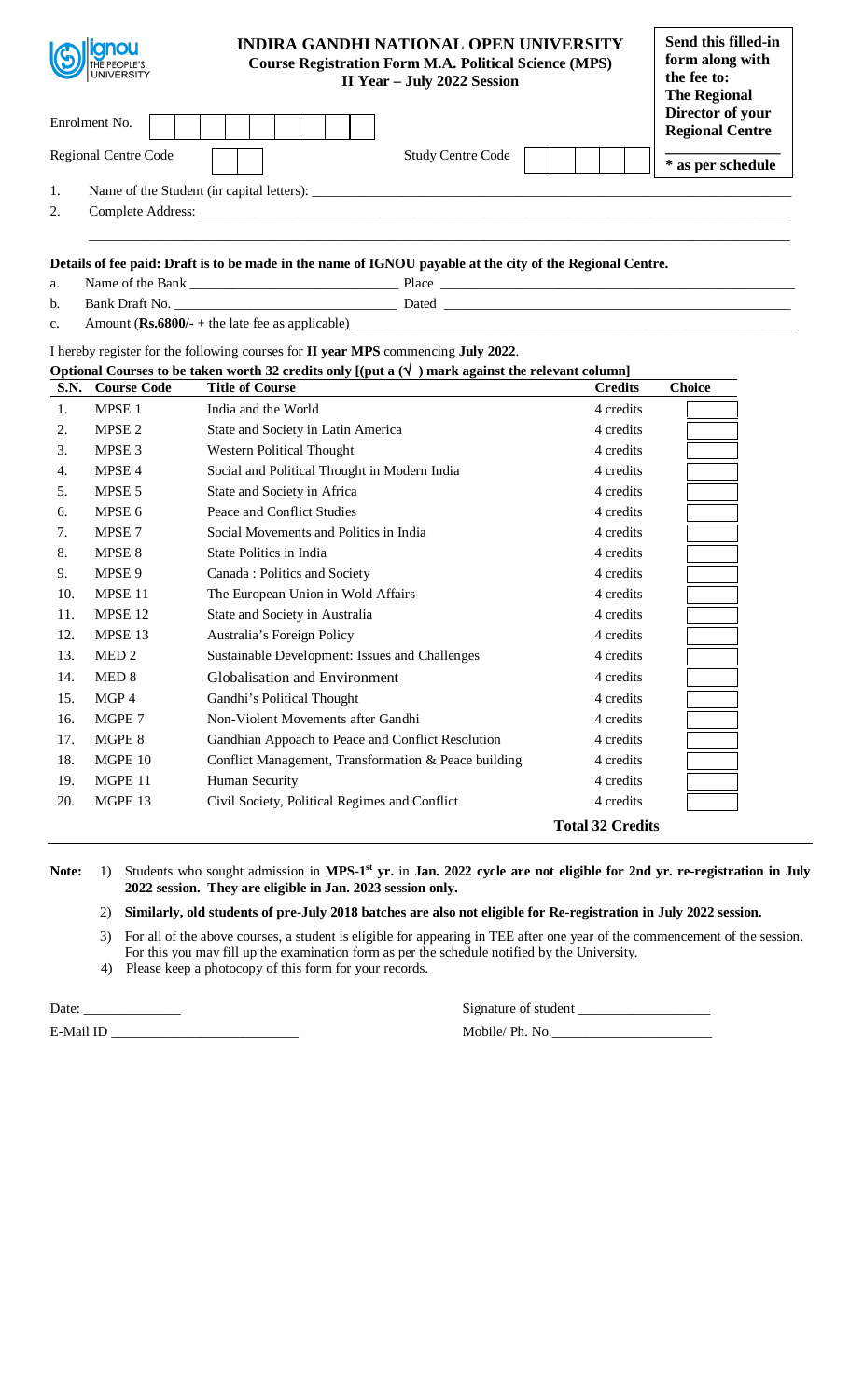| 1.<br>2.       | Enrolment No.<br>Regional Centre Code    | <b>INDIRA GANDHI NATIONAL OPEN UNIVERSITY</b><br><b>Course Registration Form for M.A. Economics (MEC)</b><br>II Year - July 2022 Session<br><b>Study Centre Code</b> |                         | Send this filled-in<br>form along with<br>the fee to:<br><b>The Regional</b><br>Director of your<br><b>Regional Centre</b><br>* as per schedule |
|----------------|------------------------------------------|----------------------------------------------------------------------------------------------------------------------------------------------------------------------|-------------------------|-------------------------------------------------------------------------------------------------------------------------------------------------|
|                |                                          | Details of fee paid: Draft is to be made in the name of IGNOU payable at the city of the Regional Centre.                                                            |                         |                                                                                                                                                 |
| a.             |                                          |                                                                                                                                                                      |                         |                                                                                                                                                 |
| $\mathbf{b}$ . |                                          |                                                                                                                                                                      |                         |                                                                                                                                                 |
| $C_{\star}$    |                                          |                                                                                                                                                                      |                         |                                                                                                                                                 |
|                |                                          | I hereby register for the following courses for II year M.A. Economics commencing July 2022.                                                                         |                         |                                                                                                                                                 |
|                |                                          | The courses on offer for II year are as under (choose courses worth 36 credits only):                                                                                |                         |                                                                                                                                                 |
| S.N.           | <b>Course Code</b><br><b>Compulsory:</b> | <b>Title of Course</b>                                                                                                                                               | <b>Credits</b>          |                                                                                                                                                 |
| 1.             | <b>MEC 106</b>                           | <b>Public Economics</b>                                                                                                                                              | 6 credits               |                                                                                                                                                 |
|                |                                          |                                                                                                                                                                      |                         |                                                                                                                                                 |
| 2.             | MEC <sub>7</sub>                         | <b>International Trade and Finance</b>                                                                                                                               | 6 credits               |                                                                                                                                                 |
| 3.             | <b>MEC 108</b>                           | Economics of Social Sector and Environment                                                                                                                           | 6 credits               |                                                                                                                                                 |
| 4.             | <b>MEC 109</b>                           | <b>Research Methods in Economics</b>                                                                                                                                 | 6 credits               |                                                                                                                                                 |
|                | Optional (worth 12 credits only)         |                                                                                                                                                                      |                         |                                                                                                                                                 |
| 5.             | MECE 1                                   | <b>Econometric Methods</b>                                                                                                                                           | 6 credits               |                                                                                                                                                 |
| 6.             | <b>MECE 103</b>                          | Actuarial Economics: Theory and Practice                                                                                                                             | 6 credits               |                                                                                                                                                 |
| 7.             | MECE 4                                   | <b>Financial Institutions and Markets</b>                                                                                                                            | 6 credits               |                                                                                                                                                 |
| 8.             | <b>MECP 101</b>                          | Project Work                                                                                                                                                         | 6 credits               |                                                                                                                                                 |
| 9.             | MGSE <sub>9</sub>                        | Gender Issues in work Employment and Productivity*                                                                                                                   | 4 credits*              |                                                                                                                                                 |
| 10.            | MWG11<br><b>OR</b>                       | Women in the Economy*                                                                                                                                                | 8 credits*              | To be taken<br>together                                                                                                                         |
|                | MEDSE 46                                 | Development: Issues and perspectives*                                                                                                                                | 8 credits*              |                                                                                                                                                 |
|                |                                          |                                                                                                                                                                      | <b>Total 36 credits</b> |                                                                                                                                                 |

Note: 1) Students who sought admission in MEC-1<sup>st</sup> yr. in Jan. 2022 cycle are not eligible for 2nd yr. re-registration in July **2022 session. They are eligible in Jan. 2023 session only.** 

# 2) **Similarly, old students of pre-July 2018 batches are also not eligible for Re-registration in July 2022 session.**

3) For all of the above courses, a student is eligible for appearing in TEE after one year of the commencement of the session. For this you may fill up the examination form as per the schedule notified by the University.

4) Please keep a photocopy of this form for your records.

E-Mail ID \_\_\_\_\_\_\_\_\_\_\_\_\_\_\_\_\_\_\_\_\_\_\_\_\_\_\_ Mobile/ Ph. No.\_\_\_\_\_\_\_\_\_\_\_\_\_\_\_\_\_\_\_\_\_\_\_

| Date: | Signature of student |
|-------|----------------------|
|       |                      |

## **Schedule for submission of Re-registration Form:**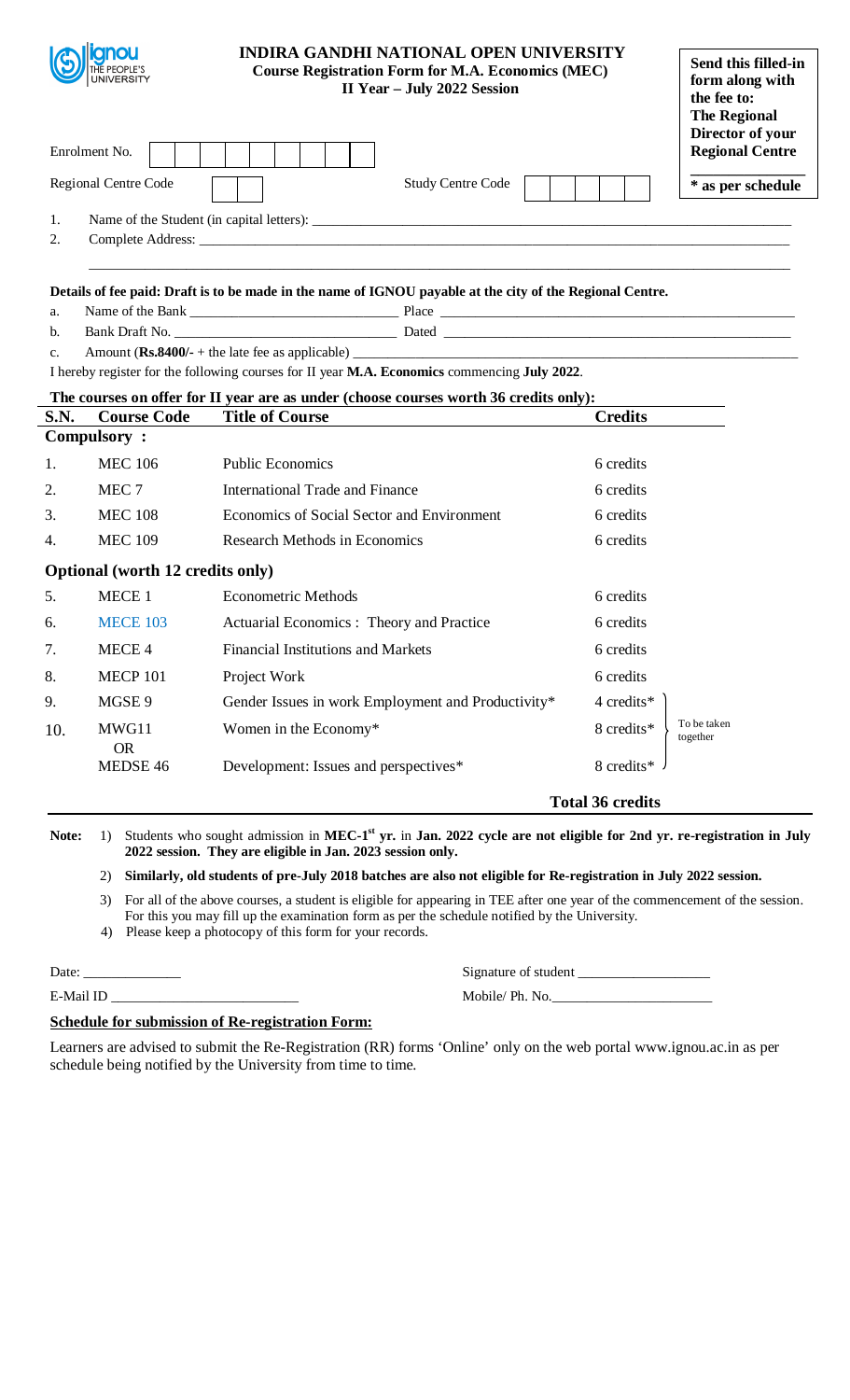| Details of fee paid: Draft is to be made in the name of IGNOU payable at the city of the Regional Centre.<br>a.<br>b.<br>c.<br>I hereby register for the following courses for II year MA in Psychology commencing July 2022.<br><b>Group A: Clinical Psychology</b><br>Psychopathology<br>MPCE 11<br>1.<br>4 credits<br>Psychodiagnostics<br>MPCE 12<br>2.<br>4 credits<br>Psychotherapeutic methods<br>MPCE 13<br>4 credits<br>3.<br>Practicum in Clinical Psychology<br>MPCE 14<br>6 credits<br>4.<br>Internship<br>MPCE 15<br>8 credits<br>5.<br>MPCE 16<br>Project<br>6 credits<br>6.<br>Or<br><b>Or</b><br>MPCE 46<br><b>Applied Positive Psychology</b><br>6 credits<br><b>Group B: Counselling Psychology</b><br>Counselling Psychology<br>MPCE 21<br>4 credits<br>1.<br>Assessment in Counselling and Guidance<br>2.<br>MPCE 22<br>4 credits<br>Interventions in Counselling<br>3.<br>MPCE 23<br>4 credits<br>Practicum in Counselling Psychology<br>MPCE 24<br>4.<br>6 credits<br>5.<br>MPCE 25<br>8 credits<br>Internship<br>6 credits<br>MPCE 26<br>6.<br>Project<br>Or<br>Or<br>MPCE 46<br>6 credits<br><b>Applied Positive Psychology</b><br><b>Group C: Industrial and Organisational Psychology</b><br>Organisational Behaviour<br>1.<br>MPCE 31<br>4 credits<br>Human Resource Development<br>2.<br>MPCE 32<br>4 credits<br>Organisational Development<br>MPCE 33<br>4 credits<br>3.<br>Practicum in Organisational Behaviour<br>MPCE 34<br>6 credits<br>4.<br>MPCE 35<br>8 credits<br>5.<br>Internship<br>Project<br>MPCE 36<br>6 credits<br>6.<br>Or<br><b>Or</b><br>MPCE 46<br><b>Applied Positive Psychology</b><br>6 credits | UNIVERSITY<br>Enrolment No.<br>Regional Centre Code<br>1.<br>2. | <b>INDIRA GANDHI NATIONAL OPEN UNIVERSITY</b><br><b>Course Registration Form for M.A. Psychology (MAPC)</b><br>II Year - July 2022 Session<br><b>Study Centre Code</b> | Send this filled-in<br>form along with<br>the fee to:<br><b>The Regional</b><br>Director of your<br><b>Regional Centre</b><br>* as per schedule |
|----------------------------------------------------------------------------------------------------------------------------------------------------------------------------------------------------------------------------------------------------------------------------------------------------------------------------------------------------------------------------------------------------------------------------------------------------------------------------------------------------------------------------------------------------------------------------------------------------------------------------------------------------------------------------------------------------------------------------------------------------------------------------------------------------------------------------------------------------------------------------------------------------------------------------------------------------------------------------------------------------------------------------------------------------------------------------------------------------------------------------------------------------------------------------------------------------------------------------------------------------------------------------------------------------------------------------------------------------------------------------------------------------------------------------------------------------------------------------------------------------------------------------------------------------------------------------------------------------------------------------------------------------|-----------------------------------------------------------------|------------------------------------------------------------------------------------------------------------------------------------------------------------------------|-------------------------------------------------------------------------------------------------------------------------------------------------|
|                                                                                                                                                                                                                                                                                                                                                                                                                                                                                                                                                                                                                                                                                                                                                                                                                                                                                                                                                                                                                                                                                                                                                                                                                                                                                                                                                                                                                                                                                                                                                                                                                                                    |                                                                 |                                                                                                                                                                        |                                                                                                                                                 |
|                                                                                                                                                                                                                                                                                                                                                                                                                                                                                                                                                                                                                                                                                                                                                                                                                                                                                                                                                                                                                                                                                                                                                                                                                                                                                                                                                                                                                                                                                                                                                                                                                                                    |                                                                 |                                                                                                                                                                        |                                                                                                                                                 |
|                                                                                                                                                                                                                                                                                                                                                                                                                                                                                                                                                                                                                                                                                                                                                                                                                                                                                                                                                                                                                                                                                                                                                                                                                                                                                                                                                                                                                                                                                                                                                                                                                                                    |                                                                 |                                                                                                                                                                        |                                                                                                                                                 |
|                                                                                                                                                                                                                                                                                                                                                                                                                                                                                                                                                                                                                                                                                                                                                                                                                                                                                                                                                                                                                                                                                                                                                                                                                                                                                                                                                                                                                                                                                                                                                                                                                                                    |                                                                 |                                                                                                                                                                        |                                                                                                                                                 |
|                                                                                                                                                                                                                                                                                                                                                                                                                                                                                                                                                                                                                                                                                                                                                                                                                                                                                                                                                                                                                                                                                                                                                                                                                                                                                                                                                                                                                                                                                                                                                                                                                                                    |                                                                 |                                                                                                                                                                        |                                                                                                                                                 |
|                                                                                                                                                                                                                                                                                                                                                                                                                                                                                                                                                                                                                                                                                                                                                                                                                                                                                                                                                                                                                                                                                                                                                                                                                                                                                                                                                                                                                                                                                                                                                                                                                                                    |                                                                 |                                                                                                                                                                        |                                                                                                                                                 |
|                                                                                                                                                                                                                                                                                                                                                                                                                                                                                                                                                                                                                                                                                                                                                                                                                                                                                                                                                                                                                                                                                                                                                                                                                                                                                                                                                                                                                                                                                                                                                                                                                                                    |                                                                 |                                                                                                                                                                        |                                                                                                                                                 |
|                                                                                                                                                                                                                                                                                                                                                                                                                                                                                                                                                                                                                                                                                                                                                                                                                                                                                                                                                                                                                                                                                                                                                                                                                                                                                                                                                                                                                                                                                                                                                                                                                                                    |                                                                 |                                                                                                                                                                        |                                                                                                                                                 |
|                                                                                                                                                                                                                                                                                                                                                                                                                                                                                                                                                                                                                                                                                                                                                                                                                                                                                                                                                                                                                                                                                                                                                                                                                                                                                                                                                                                                                                                                                                                                                                                                                                                    |                                                                 |                                                                                                                                                                        |                                                                                                                                                 |
|                                                                                                                                                                                                                                                                                                                                                                                                                                                                                                                                                                                                                                                                                                                                                                                                                                                                                                                                                                                                                                                                                                                                                                                                                                                                                                                                                                                                                                                                                                                                                                                                                                                    |                                                                 |                                                                                                                                                                        |                                                                                                                                                 |
|                                                                                                                                                                                                                                                                                                                                                                                                                                                                                                                                                                                                                                                                                                                                                                                                                                                                                                                                                                                                                                                                                                                                                                                                                                                                                                                                                                                                                                                                                                                                                                                                                                                    |                                                                 |                                                                                                                                                                        |                                                                                                                                                 |
|                                                                                                                                                                                                                                                                                                                                                                                                                                                                                                                                                                                                                                                                                                                                                                                                                                                                                                                                                                                                                                                                                                                                                                                                                                                                                                                                                                                                                                                                                                                                                                                                                                                    |                                                                 |                                                                                                                                                                        |                                                                                                                                                 |
|                                                                                                                                                                                                                                                                                                                                                                                                                                                                                                                                                                                                                                                                                                                                                                                                                                                                                                                                                                                                                                                                                                                                                                                                                                                                                                                                                                                                                                                                                                                                                                                                                                                    |                                                                 |                                                                                                                                                                        |                                                                                                                                                 |
|                                                                                                                                                                                                                                                                                                                                                                                                                                                                                                                                                                                                                                                                                                                                                                                                                                                                                                                                                                                                                                                                                                                                                                                                                                                                                                                                                                                                                                                                                                                                                                                                                                                    |                                                                 |                                                                                                                                                                        |                                                                                                                                                 |
|                                                                                                                                                                                                                                                                                                                                                                                                                                                                                                                                                                                                                                                                                                                                                                                                                                                                                                                                                                                                                                                                                                                                                                                                                                                                                                                                                                                                                                                                                                                                                                                                                                                    |                                                                 |                                                                                                                                                                        |                                                                                                                                                 |

Out of the three optional groups on offer, you have to choose any one group. Please  $(\sqrt{\ })$  the relevant column in the boxes provided below:

| 1. Group A : Clinical Psychology                     | $32 \text{ credits}$        |  |
|------------------------------------------------------|-----------------------------|--|
| 2. Group B: Counselling Psychology                   | 32 credits                  |  |
| 3. Group C: Industrial and Organisational Psychology | $32$ credits $\blacksquare$ |  |

Note: 1) Students who sought admission in MAPC-1<sup>st</sup> yr. in Jan. 2022 cycle are not eligible for 2nd yr. re-registration in July 2022 session. **They are eligible in Jan. 2023 session only.**

# 2) **Similarly, old students of pre-July 2018 batches are also not eligible for Re-registration in July 2022 session.**

3) For all of the above courses, a student is eligible for appearing in TEE after one year of the commencement of the session. For this you may fill up the examination form as per the schedule notified by the University.

4) Please keep a photocopy of this form for your records.

5) Students who have taken admission in July 2021 and onwards, will be eligible to opt for either Project course or Applied Positive Psychology (Theory) course.

Date: \_\_\_\_\_\_\_\_\_\_\_\_\_\_ Signature of student \_\_\_\_\_\_\_\_\_\_\_\_\_\_\_\_\_\_\_\_\_

E-Mail ID \_\_\_\_\_\_\_\_\_\_\_\_\_\_\_\_\_\_\_\_\_\_\_\_\_\_\_ Mobile/ Ph. No.\_\_\_\_\_\_\_\_\_\_\_\_\_\_\_\_\_\_\_\_\_\_\_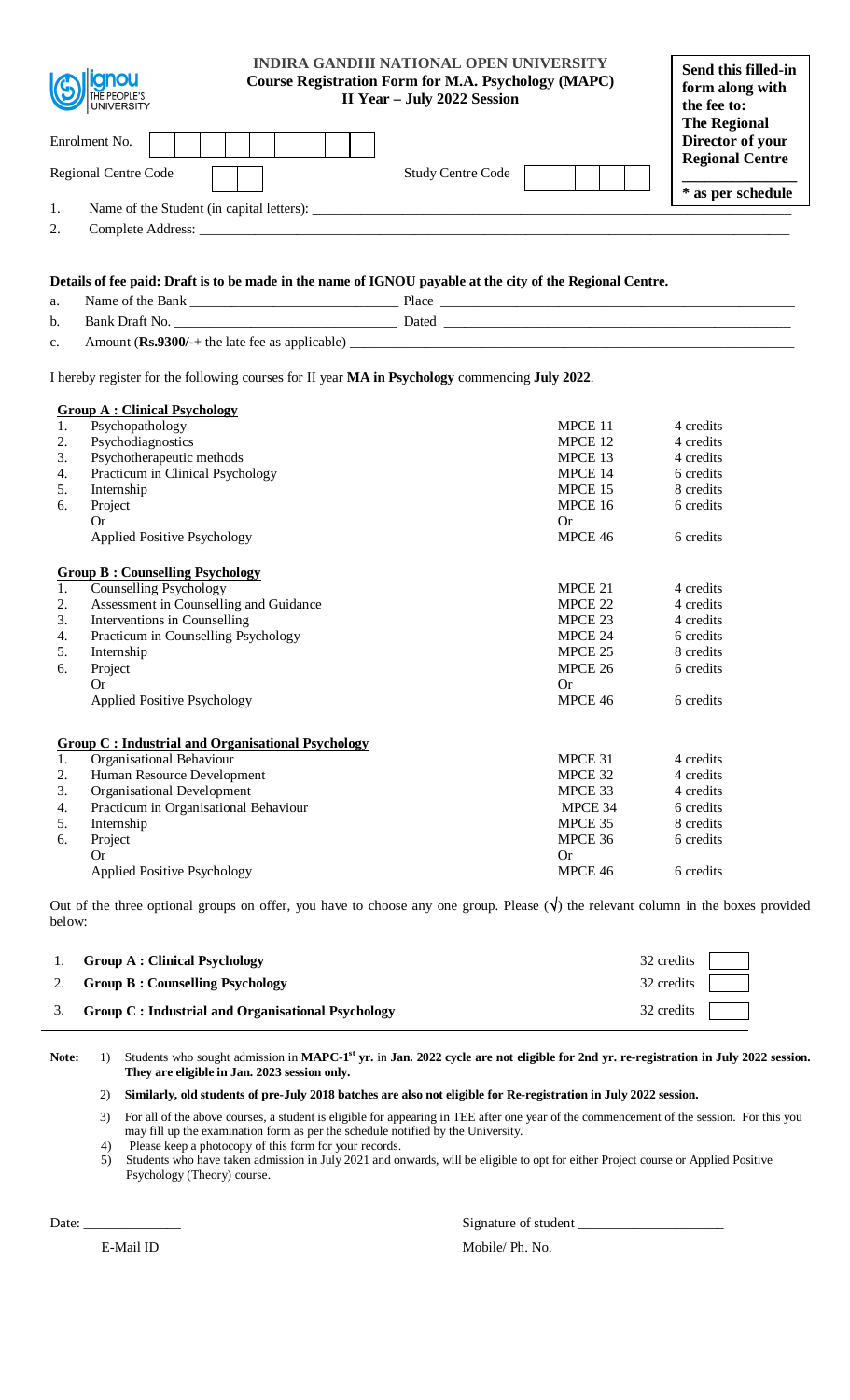

# **INDIRA GANDHI NATIONAL OPEN UNIVERSITY Course Registration Form M.A. History (MAH) II Year – July 2022 Session**

| Send this filled-in    |
|------------------------|
| form along with        |
| the fee to:            |
| <b>The Regional</b>    |
| Director of your       |
| <b>Regional Centre</b> |

| Enrolment No.                                                                                             |                          | * as per schedule |
|-----------------------------------------------------------------------------------------------------------|--------------------------|-------------------|
| Regional Centre Code                                                                                      | <b>Study Centre Code</b> |                   |
| Name of the Student (in capital letters):                                                                 |                          |                   |
| 2.                                                                                                        |                          |                   |
|                                                                                                           |                          |                   |
| Details of fee paid: Draft is to be made in the name of IGNOU payable at the city of the Regional Centre. |                          |                   |

### **Details of fee paid: Draft is to be made in the name of IGNOU payable at the city of the Regional Centre.**

| a.             | Name of the Bank                                          | Place |
|----------------|-----------------------------------------------------------|-------|
| b.             | Bank Draft No.                                            | Dated |
| $\mathbf{c}$ . | Amount ( $\text{Rs.6800/-}$ + the late fee as applicable) |       |

## **I hereby register for the following courses for II year MA in History commencing July 2022.**

|    | S.No. Course title                                         | <b>Course Code</b> | <b>Credits</b> |  |
|----|------------------------------------------------------------|--------------------|----------------|--|
|    | <b>Compulsory</b>                                          |                    |                |  |
|    | Historiography                                             | MHI 3              | 8 credits      |  |
|    | Optional * [Tick $(\sqrt{2})$ 24 credits course]           |                    |                |  |
| 2. | Evolution of Social Structures in India through the Ages   | MHI 6              | 8 credits      |  |
| 3. | History of Ecology and Environment: India                  | MHI 8              | 8 credits      |  |
| 4. | Western Political Thought<br>To be taken                   | MPSE <sub>3</sub>  | 4 credits      |  |
| 5. | together<br>Social and Political Thought in Modern India - | MPSE 4             | 4 credits      |  |
| 6. | <b>Indian National Movement</b>                            | MHI <sub>9</sub>   | 8 credits      |  |
| 7. | Urbanisation in India                                      | <b>MHI 10</b>      | 8 credits      |  |

Note: 1) Students who sought admission in MAH-1<sup>st</sup> yr. in Jan. 2022 cycle are not eligible for 2nd yr. re-registration in July **2022 session. They are eligible in Jan. 2023 session only.** 

2) **Similarly, old students of pre-July 2018 batches are also not eligible for Re-registration in July 2022 session.** 

3) For all of the above courses, a student is eligible for appearing in TEE after one year of the commencement of the session. For this you may fill up the examination form as per the schedule notified by the University.

4) Please keep a photocopy of this form for your records.

E-Mail ID \_\_\_\_\_\_\_\_\_\_\_\_\_\_\_\_\_\_\_\_\_\_\_\_\_\_\_ Mobile/ Ph. No.\_\_\_\_\_\_\_\_\_\_\_\_\_\_\_\_\_\_\_\_\_\_\_

Date: \_\_\_\_\_\_\_\_\_\_\_\_\_\_ Signature of student \_\_\_\_\_\_\_\_\_\_\_\_\_\_\_\_\_\_\_

## **Schedule for submission of Re-registration Form:**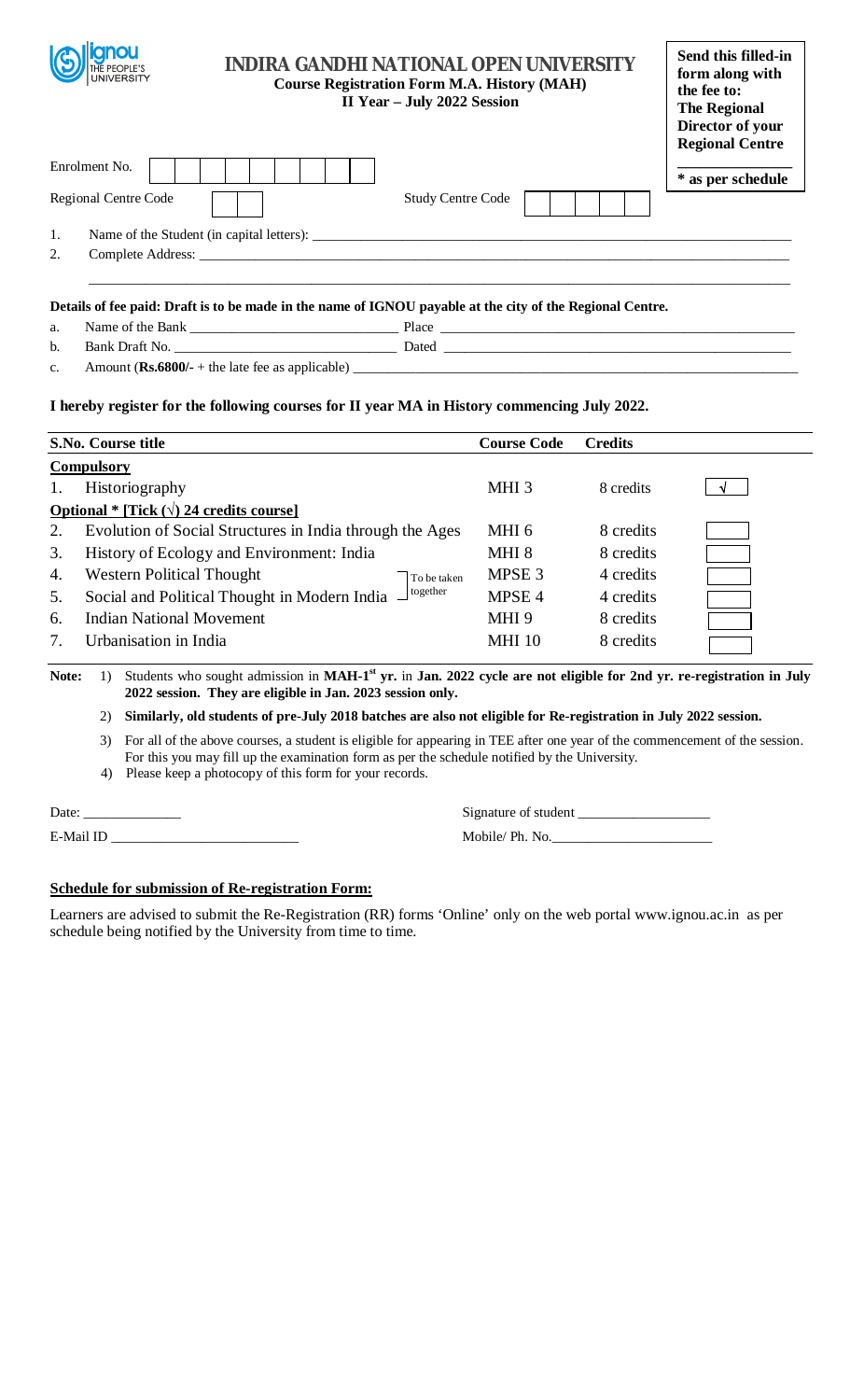

\_\_\_\_\_\_\_\_\_\_\_\_\_\_\_\_\_\_\_\_\_\_\_\_\_\_\_\_\_\_\_\_\_\_\_\_\_\_\_\_\_\_\_\_\_\_\_\_\_\_\_\_\_\_\_\_\_\_\_\_\_\_\_\_\_\_\_\_\_\_\_\_\_\_\_\_\_\_\_\_\_\_\_\_\_\_\_\_\_\_\_\_\_\_\_\_\_\_\_\_\_

# **Details of fee paid: Draft is to be made in the name of IGNOU payable at the city of the Regional Centre.**

- a. Name of the Bank \_\_\_\_\_\_\_\_\_\_\_\_\_\_\_\_\_\_\_\_\_\_\_\_\_\_\_\_\_\_ Place \_\_\_\_\_\_\_\_\_\_\_\_\_\_\_\_\_\_\_\_\_\_\_\_\_\_\_\_\_\_\_\_\_\_\_\_\_\_\_\_\_\_\_\_\_\_\_\_\_\_\_
- b. Bank Draft No. 2014 Dated 2014
- c. Amount  $(Rs.6800/- +$  the late fee as applicable)  $\qquad$

# I hereby register for the following courses for **II year MSO** commencing **July 2022**.

| <b>S.N.</b>      | <b>Course Code</b> | <b>Title of Course</b>                 | <b>Credits</b> | <b>Tick</b><br>mark $(\forall)$ |
|------------------|--------------------|----------------------------------------|----------------|---------------------------------|
| 1.               | MSOE 1             | Sociology of Education                 | 8 credits      |                                 |
| 2.               | MSOE 2             | Diaspora and Transnational Communities | 8 credits      |                                 |
| 3.               | MSOE 3             | Sociology of Religion                  | 8 credits      |                                 |
| $\overline{4}$ . | MSOE 4             | Urban Sociology                        | 8 credits      |                                 |
| 5.               | <b>MPA 16</b>      | Decentralisation and Local Governance  | 8 credits      |                                 |
| 6.               | MPS <sub>3</sub>   | India: Democracy and Development       | 8 credits      |                                 |
|                  |                    |                                        |                | <b>Total 32 credits</b>         |

Note: 1) Students who sought admission in MSO-1<sup>st</sup> yr. in Jan. 2022 cycle are not eligible for 2nd yr. re-registration in July **2022 session. They are eligible in Jan. 2023 session only.** 

#### 2) **Similarly, old students of pre-July 2018 batches are also not eligible for Re-registration in July 2022 session.**

3) For all of the above courses, a student is eligible for appearing in TEE after one year of the commencement of the session. For this you may fill up the examination form as per the schedule notified by the University.

4) Please keep a photocopy of this form for your records.

Date: \_\_\_\_\_\_\_\_\_\_\_\_\_\_ Signature of student \_\_\_\_\_\_\_\_\_\_\_\_\_\_\_\_\_\_\_ E-Mail ID \_\_\_\_\_\_\_\_\_\_\_\_\_\_\_\_\_\_\_\_\_\_\_\_\_\_\_ Mobile/ Ph. No.\_\_\_\_\_\_\_\_\_\_\_\_\_\_\_\_\_\_\_\_\_\_\_

#### **Schedule for submission of Re-registration Form:**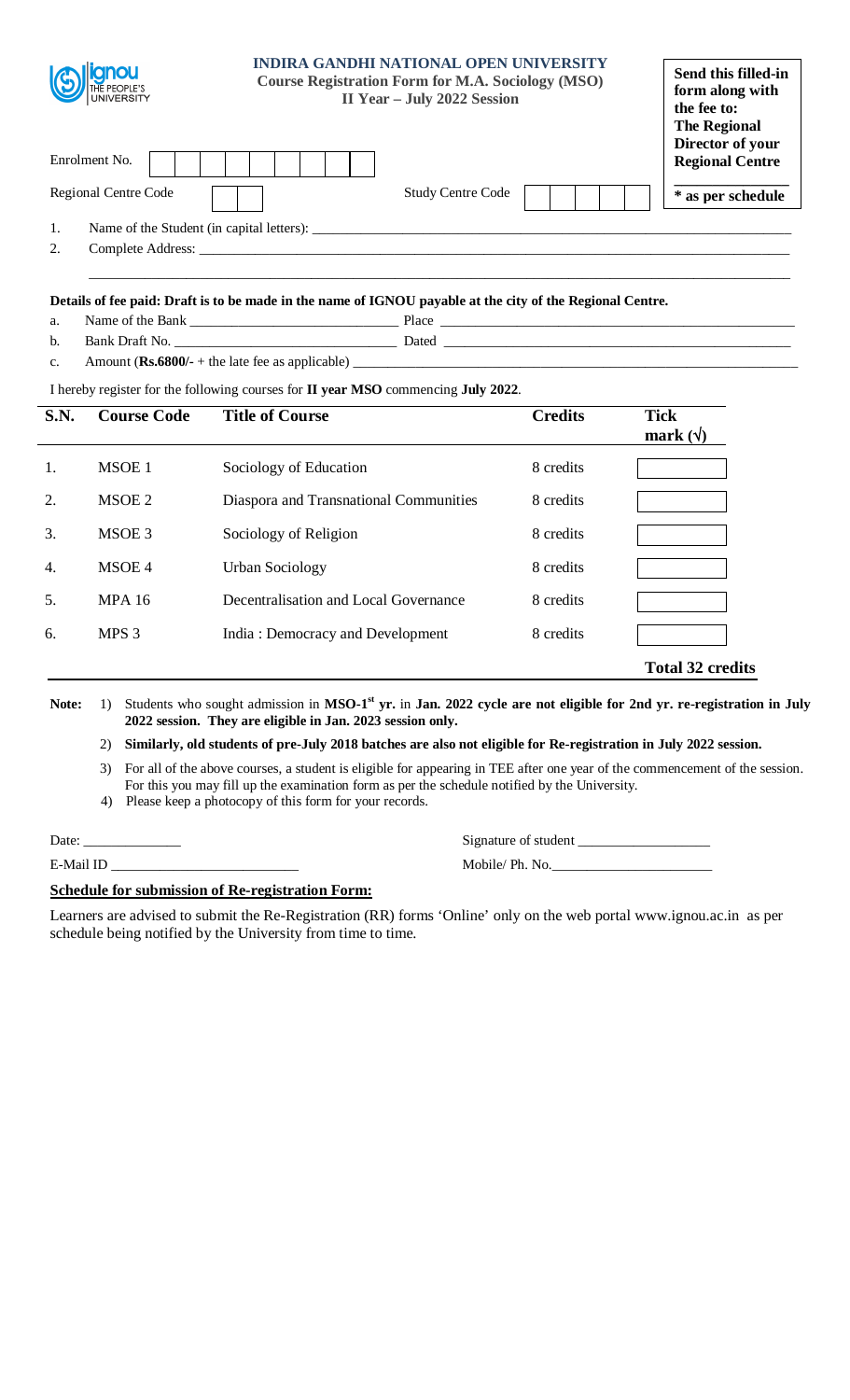|                                                                                                                | anou<br><b>INDIRA GANDHI NATIONAL OPEN UNIVERSITY</b><br><b>Course Registration Form for Master of Social Work (MSW)</b><br><b>UNIVERSITY</b><br>(Pre-revised)<br>II Year - July 2022 Session |                    | Send this filled-in<br>form along with<br>the fee to:<br><b>The Regional</b><br>Director of your |                       |
|----------------------------------------------------------------------------------------------------------------|-----------------------------------------------------------------------------------------------------------------------------------------------------------------------------------------------|--------------------|--------------------------------------------------------------------------------------------------|-----------------------|
|                                                                                                                | Enrolment No.                                                                                                                                                                                 |                    | <b>Regional Centre</b>                                                                           |                       |
|                                                                                                                | <b>Study Centre Code</b><br>Regional Centre Code                                                                                                                                              |                    | * as per schedule                                                                                |                       |
| 1.                                                                                                             |                                                                                                                                                                                               |                    |                                                                                                  |                       |
| 2.                                                                                                             |                                                                                                                                                                                               |                    |                                                                                                  |                       |
|                                                                                                                |                                                                                                                                                                                               |                    |                                                                                                  |                       |
|                                                                                                                | Details of fee paid: Draft is to be made in the name of IGNOU payable at the city of the Regional Centre.                                                                                     |                    |                                                                                                  |                       |
| a.                                                                                                             |                                                                                                                                                                                               |                    |                                                                                                  |                       |
| b.                                                                                                             |                                                                                                                                                                                               |                    |                                                                                                  |                       |
| $C_{\star}$                                                                                                    |                                                                                                                                                                                               |                    |                                                                                                  |                       |
|                                                                                                                | I hereby register for the following courses for II year MSW commencing July 2022.                                                                                                             |                    |                                                                                                  |                       |
|                                                                                                                | <b>Compulsory Courses</b>                                                                                                                                                                     | <b>Course Code</b> | Credits                                                                                          |                       |
| 1.                                                                                                             | Case Work and Counselling: Working with Individuals                                                                                                                                           | MSW 7              | 4 credits                                                                                        | $\sqrt{}$             |
| 2.                                                                                                             | Social Group Work: Working with Groups                                                                                                                                                        | MSW <sub>8</sub>   | 4 credits                                                                                        | $\overline{\sqrt{} }$ |
| 3.                                                                                                             | Community Organization Management for Community Development                                                                                                                                   | MSW 9              | 4 credits                                                                                        | $\sqrt{}$             |
| 4.                                                                                                             | Social Work Practicum-II                                                                                                                                                                      | MSWL 2             | 10 credits                                                                                       | $\sqrt{ }$            |
| <b>Elective Courses (any two)</b> put a $(\sqrt{})$ mark against the relevant column:<br>Tick mark $(\forall)$ |                                                                                                                                                                                               |                    |                                                                                                  |                       |
| 5.                                                                                                             | HIV/AIDS : Stigma, Discrimination and Prevention                                                                                                                                              | MSWE 1             | 4 credits                                                                                        |                       |
| 6.                                                                                                             | Dissertation (Project Work)                                                                                                                                                                   | MSWP 1             | 4 credits                                                                                        |                       |
| 7.                                                                                                             | Women and Child Development                                                                                                                                                                   | MSWE 2             | 4 credits                                                                                        |                       |
| 8.                                                                                                             | <b>Disaster Management</b>                                                                                                                                                                    | MSWE 3             | 4 credits                                                                                        |                       |
| 9.                                                                                                             | Introduction to Philanthropic Social Work                                                                                                                                                     | <b>MSW10</b>       | 4 credits                                                                                        |                       |
|                                                                                                                |                                                                                                                                                                                               |                    |                                                                                                  |                       |

## **Note:**

i) Old students of pre-July 2018 batches are not eligible for Re-registration in July 2022 session.

ii) Students of January 2019 and onward batches are advised not to re-register for MSW (Pre-revised) programme for July 2022 session. They may re-register for MSW (Revised) programme only.

iii) For all of the above courses, a student is eligible for appearing in TEE after one year of the commencement of the session. For this you may fill up the examination form as per the schedule notified by the University.

iv) Please keep a photocopy of this form for your records.

| Date:        | Signature of student               |
|--------------|------------------------------------|
| $E$ -Mail ID | $M \circ hil \circ / Ph$ $N \circ$ |

| Date:     | Signature of student |
|-----------|----------------------|
| E-Mail ID | Mobile/Ph. No.       |

# **Schedule for submission of Re-registration Form:**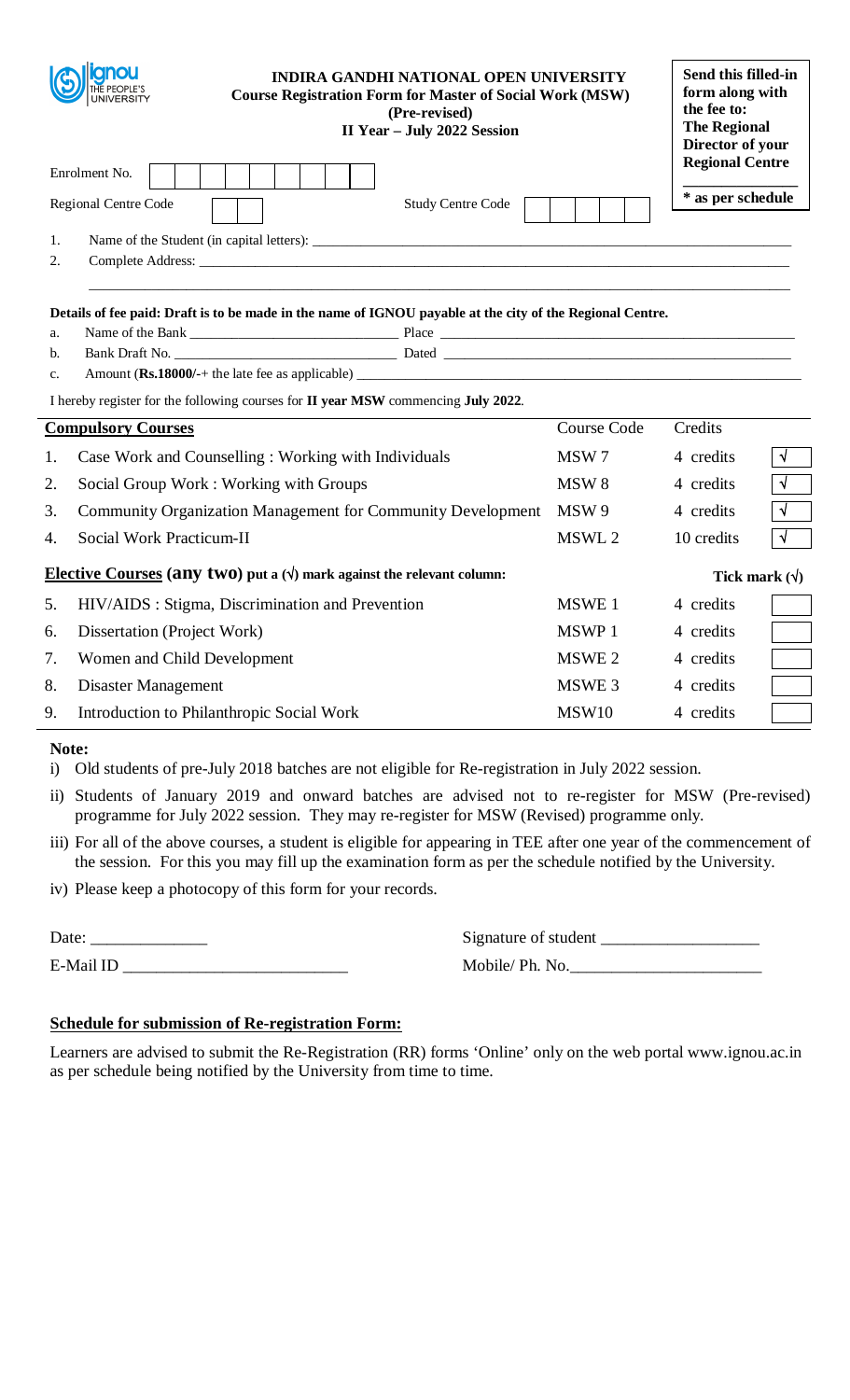|                | cinou<br><b>INDIRA GANDHI NATIONAL OPEN UNIVERSITY</b><br><b>Course Registration Form for Master of Social Work (MSW)</b><br>UNIVERSITY<br>(Revised)<br>II Year - July 2022 Session |                    | Send this filled-in<br>form along with<br>the fee to:<br><b>The Regional</b> |            |
|----------------|-------------------------------------------------------------------------------------------------------------------------------------------------------------------------------------|--------------------|------------------------------------------------------------------------------|------------|
|                | Enrolment No.                                                                                                                                                                       |                    | Director of your<br><b>Regional Centre</b>                                   |            |
|                | Regional Centre Code<br><b>Study Centre Code</b>                                                                                                                                    |                    | * as per schedule                                                            |            |
| 1.             |                                                                                                                                                                                     |                    |                                                                              |            |
| 2.             |                                                                                                                                                                                     |                    |                                                                              |            |
| a.<br>b.<br>c. | Details of fee paid: Draft is to be made in the name of IGNOU payable at the city of the Regional Centre.                                                                           |                    |                                                                              |            |
|                | I hereby register for the following courses for II year MSW commencing July 2022.                                                                                                   | <b>Course Code</b> | Credits                                                                      |            |
|                | <b>Compulsory Courses</b>                                                                                                                                                           |                    |                                                                              |            |
| 1.             | Case Work and Counselling: Working with Individuals                                                                                                                                 | MSW7               | 4 credits                                                                    | $\sqrt{ }$ |
| 2.             | Social Group Work: Working with Groups                                                                                                                                              | MSW <sub>8</sub>   | 4 credits                                                                    | $\sqrt{ }$ |
| 3.             | Community Organization Management for Community Development                                                                                                                         | MSW 9              | 4 credits                                                                    | $\sqrt{ }$ |
| 4.             | Contemporary Methods and Values of Social Work                                                                                                                                      | MSW17              | 4 credits                                                                    | $\sqrt{ }$ |
|                | <b>Field Work (Compulsory)</b>                                                                                                                                                      |                    |                                                                              |            |
| 5.             | Social Work Practicum-II                                                                                                                                                            | MSWL15             | 8 credits                                                                    | $\sqrt{ }$ |
| 6.             | Internship                                                                                                                                                                          | MSWL16             | 8 credits                                                                    | $\sqrt{ }$ |
|                | Elective Courses (any One) - put a $(\sqrt{})$ mark against the relevant column:                                                                                                    |                    | Tick mark $(\forall)$                                                        |            |
|                | 7. HIV/AIDS: Stigma, Discrimination and Prevention                                                                                                                                  | MSWE 1             | 4 credits                                                                    |            |
| 8.             | <b>International Social Work</b>                                                                                                                                                    | MSWE 7             | 4 credits                                                                    |            |
| 9.             | <b>Disaster Management</b>                                                                                                                                                          | MSWE 3             | 4 credits                                                                    |            |
|                | 10. Dissertation (Project Work)                                                                                                                                                     | MSWP 1             | 4 credits                                                                    |            |
|                | 11. Women and Child Development                                                                                                                                                     | MSWE 2             | 4 credits                                                                    |            |
|                |                                                                                                                                                                                     |                    | <b>Total</b>                                                                 | 36         |
|                |                                                                                                                                                                                     |                    |                                                                              |            |

Note: 1) Students who sought admission in MSW-1<sup>st</sup> yr. in Jan. 2022 session are not eligible for 2nd yr. re-registration in July **2022 session. They are eligible in Jan. 2023 session only.** 

2) **Students of pre-January 2019 batches are advised Not to Re-registered for MSW (Revised) programme for July 2022 session . They may re-register for MSW (Pre-revised) programme.** 

- 3) For all of the above courses, a student is eligible for appearing in TEE after one year of the commencement of the session. For this you may fill up the examination form as per the schedule notified by the University.
- 4) Please keep a photocopy of this form for your records.

Date: \_\_\_\_\_\_\_\_\_\_\_\_\_\_ Signature of student \_\_\_\_\_\_\_\_\_\_\_\_\_\_\_\_\_\_\_ E-Mail ID \_\_\_\_\_\_\_\_\_\_\_\_\_\_\_\_\_\_\_\_\_\_\_\_\_\_\_ Mobile/ Ph. No.\_\_\_\_\_\_\_\_\_\_\_\_\_\_\_\_\_\_\_\_\_\_\_

# **Schedule for submission of Re-registration Form:**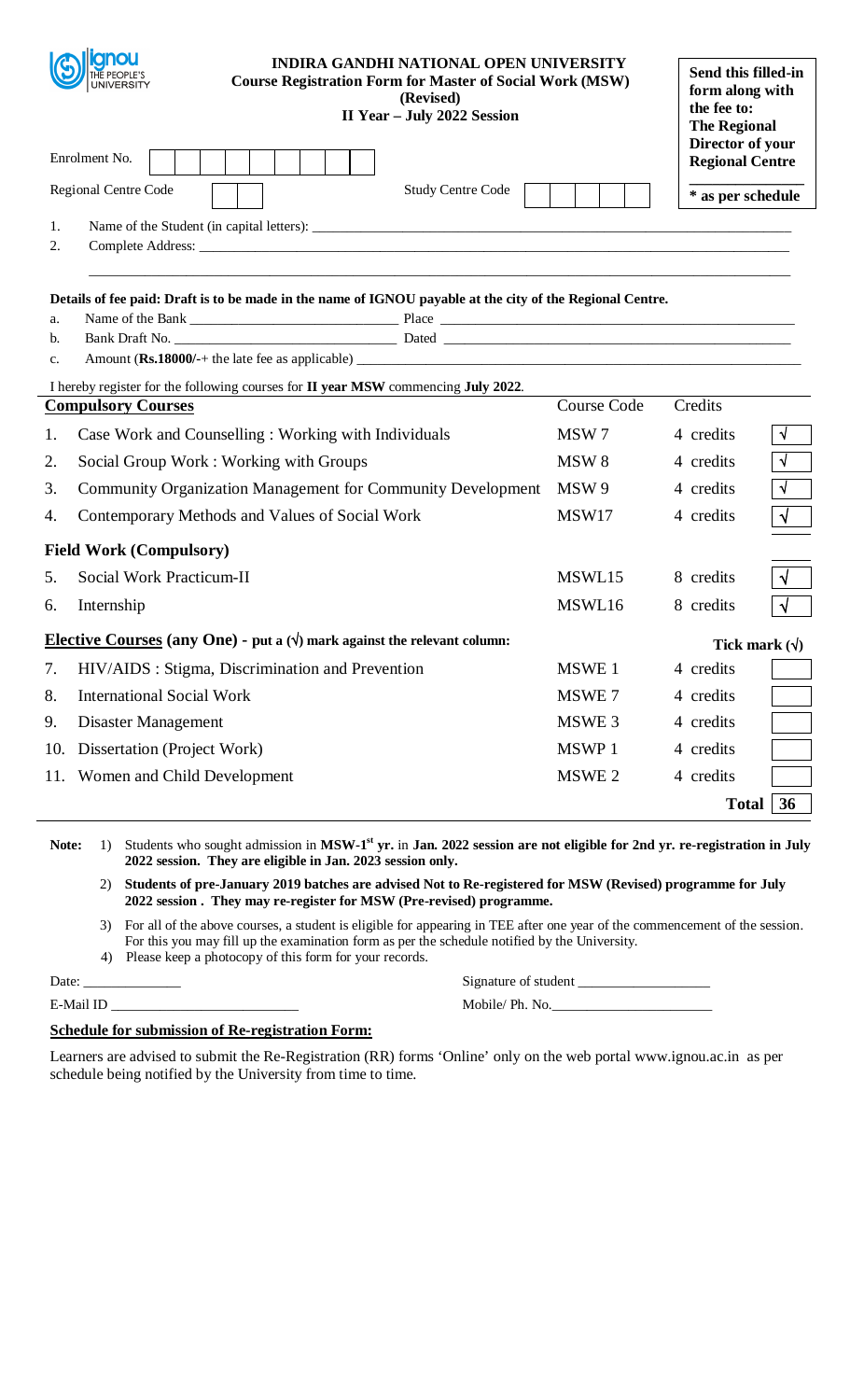|             | <b>Iliqnou</b><br><b>INDIRA GANDHI NATIONAL OPEN UNIVERSITY</b><br>THE PEOPLE'S<br><b>Course Registration Form for Master of Social Work (Counseling) (MSWC)</b><br><b>UNIVERSITY</b><br>II Year - July 2022 session<br>Enrolment No. |                    |                |                         |  |  |  |  |  |  |
|-------------|---------------------------------------------------------------------------------------------------------------------------------------------------------------------------------------------------------------------------------------|--------------------|----------------|-------------------------|--|--|--|--|--|--|
|             | Regional Centre Code<br><b>Study Centre Code</b>                                                                                                                                                                                      |                    |                | <b>Centre</b>           |  |  |  |  |  |  |
| 1.          |                                                                                                                                                                                                                                       |                    |                |                         |  |  |  |  |  |  |
| 2.          |                                                                                                                                                                                                                                       |                    |                |                         |  |  |  |  |  |  |
|             |                                                                                                                                                                                                                                       |                    |                |                         |  |  |  |  |  |  |
|             | Details of fee paid: Draft is to be made in the name of IGNOU payable at the city of the Regional Centre.                                                                                                                             |                    |                |                         |  |  |  |  |  |  |
| a.<br>b.    |                                                                                                                                                                                                                                       |                    |                |                         |  |  |  |  |  |  |
| c.          |                                                                                                                                                                                                                                       |                    |                |                         |  |  |  |  |  |  |
|             | I hereby register for the following courses for II year MSWC commencing July 2022.                                                                                                                                                    |                    |                |                         |  |  |  |  |  |  |
| <b>S.N.</b> | <b>Title of Course</b>                                                                                                                                                                                                                | <b>Course Code</b> | <b>Credits</b> |                         |  |  |  |  |  |  |
|             | <b>Compulsory Courses</b>                                                                                                                                                                                                             |                    |                |                         |  |  |  |  |  |  |
| 1.          | Introduction to Life Characteristics and Challenges                                                                                                                                                                                   | MSW <sub>12</sub>  | 4 credits      | $\sqrt{ }$              |  |  |  |  |  |  |
| 2.          | Introduction to Psychological Basis of Counselling                                                                                                                                                                                    | MSW13              | 4 credits      | $\sqrt{ }$              |  |  |  |  |  |  |
| 3.          | Relevance of Social Case Work in Counselling                                                                                                                                                                                          | MSW14              | 4 credits      | $\sqrt{ }$              |  |  |  |  |  |  |
| 4.          | <b>Basics of Counselling</b>                                                                                                                                                                                                          | MSW15              | 4 credits      | √                       |  |  |  |  |  |  |
| 5.          | <b>Fields of Counselling</b>                                                                                                                                                                                                          | MSW16              | 4 credits      | $\sqrt{ }$              |  |  |  |  |  |  |
| 6.          | Social Work Practicum-II                                                                                                                                                                                                              | MSWL48             | 8 credits      | $\sqrt{ }$              |  |  |  |  |  |  |
| 7.          | Internship                                                                                                                                                                                                                            | MSWL49             | 8 credits      | V                       |  |  |  |  |  |  |
|             |                                                                                                                                                                                                                                       |                    |                | <b>Total 36 credits</b> |  |  |  |  |  |  |

2) **Similarly, old students of pre-July 2018 batches are also not eligible for Re-registration in July 2022 session.** 

3) For all of the above courses, a student is eligible for appearing in TEE after one year of the commencement of the session. For this you may fill up the examination form as per the schedule notified by the University.

4) Please keep a photocopy of this form for your records.

**Indianou** 

Date: \_\_\_\_\_\_\_\_\_\_\_\_\_\_ Signature of student \_\_\_\_\_\_\_\_\_\_\_\_\_\_\_\_\_\_\_

E-Mail ID \_\_\_\_\_\_\_\_\_\_\_\_\_\_\_\_\_\_\_\_\_\_\_\_\_\_\_ Mobile/ Ph. No.\_\_\_\_\_\_\_\_\_\_\_\_\_\_\_\_\_\_\_\_\_\_\_

# **Schedule for submission of Re-registration Form:**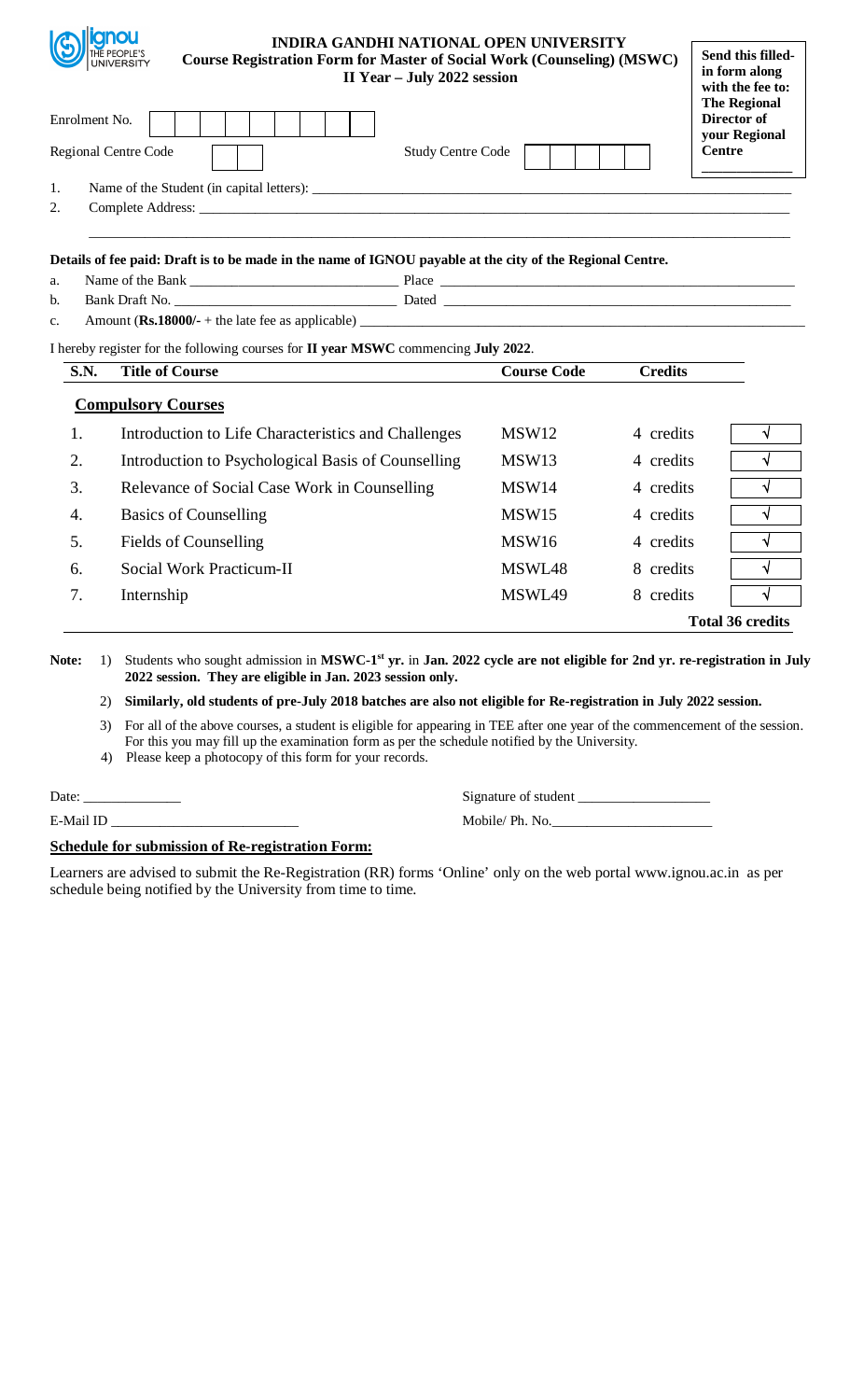| <b>anou</b><br>THE PEOPLE'S<br>UNIVERSITY |                                           | <b>INDIRA GANDHI NATIONAL OPEN UNIVERSITY</b><br><b>Course Registration Form M.A. English (MEG)</b><br>II Year - July 2022 Session |  |                                             |  |
|-------------------------------------------|-------------------------------------------|------------------------------------------------------------------------------------------------------------------------------------|--|---------------------------------------------|--|
| Enrolment No.                             |                                           |                                                                                                                                    |  | <b>Regional Centre</b><br>* as per schedule |  |
| <b>Regional Centre Code</b>               |                                           | <b>Study Centre Code</b>                                                                                                           |  |                                             |  |
| 1.                                        | Name of the Student (in capital letters): |                                                                                                                                    |  |                                             |  |
| 2.<br>Complete Address:                   |                                           |                                                                                                                                    |  |                                             |  |
|                                           |                                           |                                                                                                                                    |  |                                             |  |

a. Name of the Bank Place

b. Bank Draft No. \_\_\_\_\_\_\_\_\_\_\_\_\_\_\_\_\_\_\_\_\_\_\_\_\_\_\_\_\_\_\_\_ Dated \_\_\_\_\_\_\_\_\_\_\_\_\_\_\_\_\_\_\_\_\_\_\_\_\_\_\_\_\_\_\_\_\_\_\_\_\_\_\_\_\_\_\_\_\_\_\_\_\_\_

c. Amount  $(Rs.6800/+)$  the late fee as applicable)  $\qquad$ 

I, hereby register for the following courses for II year **MEG** commencing **July 2022.**

**MEG05 is compulsory**. Out of the eleven optional courses on offer, you have to choose any three. Please  $(\sqrt)$  the relevant column in the boxes provided below: **Compulsory** 

| 1.                                              | Literary Criticism and Theory                                   | MEG <sub>5</sub>  | 8 credits |  |  |  |  |  |  |
|-------------------------------------------------|-----------------------------------------------------------------|-------------------|-----------|--|--|--|--|--|--|
| Optional * [Tick $(\sqrt{})$ any three courses] |                                                                 |                   |           |  |  |  |  |  |  |
| 2.                                              | American Literature                                             | MEG 6             | 8 credits |  |  |  |  |  |  |
| 3.                                              | Indian English Literature                                       | MEG 7             | 8 credits |  |  |  |  |  |  |
| 4.                                              | New Literatures in English                                      | MEG 8             | 8 credits |  |  |  |  |  |  |
| 5.                                              | <b>Australian Literature</b>                                    | MEG 9             | 8 credits |  |  |  |  |  |  |
| 6.                                              | English Studies in India                                        | MEG10             | 8 credits |  |  |  |  |  |  |
| 7.                                              | <b>American Novel</b>                                           | MEG11             | 8 credits |  |  |  |  |  |  |
| 8.                                              | A Survey Course in 20 <sup>th</sup> Century Canadian Literature | MEG <sub>12</sub> | 8 credits |  |  |  |  |  |  |
| 9.                                              | Writing from the Margins                                        | MEG13             | 8 credits |  |  |  |  |  |  |
| 10.                                             | Contemporary Indian Literature in English Translation           | MEG14             | 8 credits |  |  |  |  |  |  |
| 11.                                             | Comparative Literature: Theory and Practice                     | MEG15             | 8 credits |  |  |  |  |  |  |
| 12.                                             | Indian Folk Literature                                          | MEG16             | 8 credits |  |  |  |  |  |  |

#### 2) **Similarly, old students of pre-July 2018 batches are also not eligible for Re-registration in July 2022 session.**

- 3) For all of the above courses, a student is eligible for appearing in TEE after one year of the commencement of the session. For this you may fill up the examination form as per the schedule notified by the University.
- 4) Please keep a photocopy of this form for your records.

| L<br>12<br>r |  |
|--------------|--|
|              |  |

| Date:     | Signature of student |
|-----------|----------------------|
| E-Mail ID | Mobile/ Ph. No.      |

# **Schedule for submission of Re-registration Form:**

Note: 1) Students who sought admission in MEG-1<sup>st</sup> yr. in Jan. 2022 cycle are not eligible for 2nd yr. re-registration in July **2022 session. They are eligible in Jan. 2023 session only.**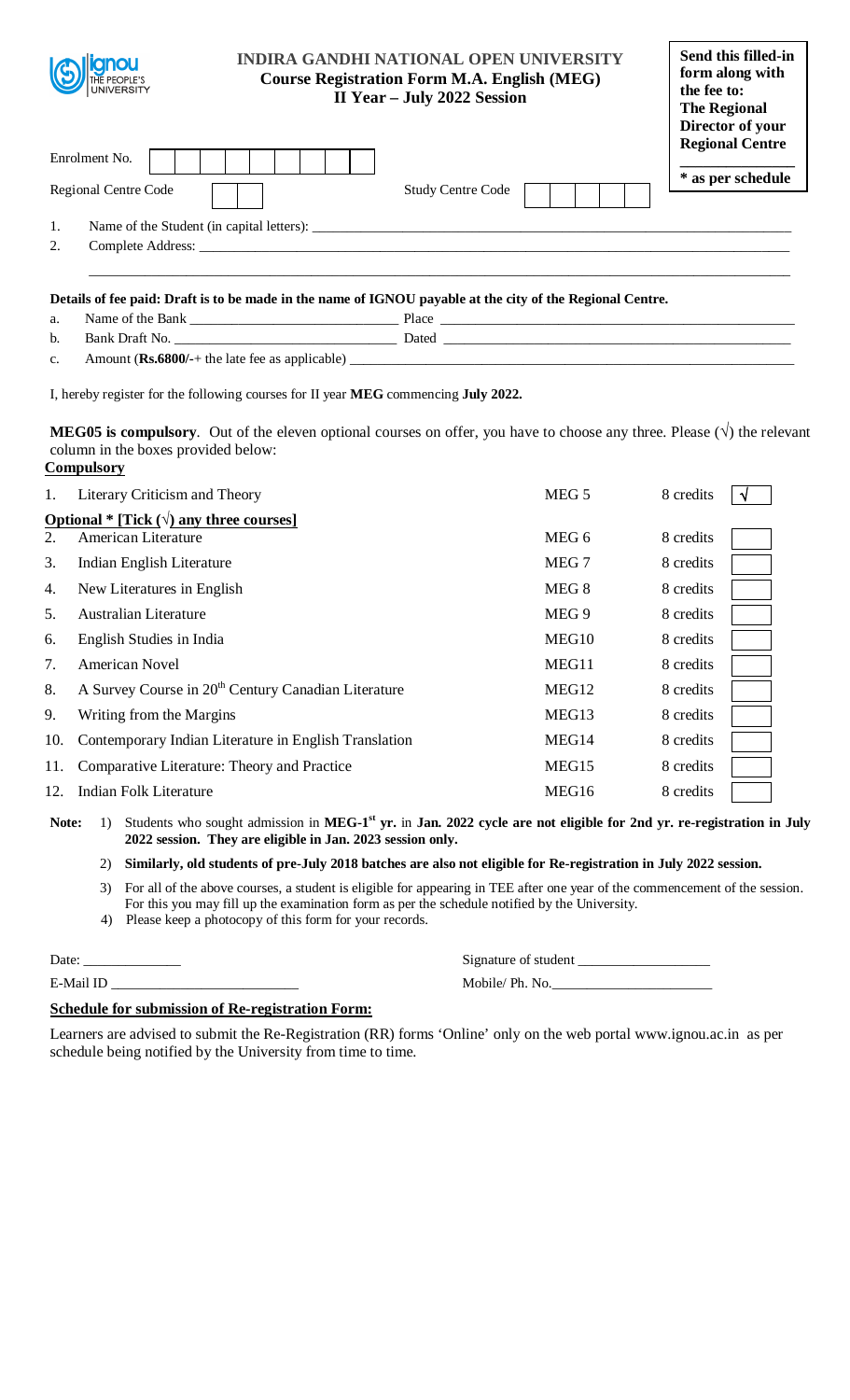| THE PEOPLE'S<br>UNIVERSITY                   |                                           | <b>INDIRA GANDHI NATIONAL OPEN UNIVERSITY</b><br><b>Course Registration Form M.A. Drawing and Painting (MADP)</b><br>II Year (Semesters III & IV) - July 2022 Session<br>(For July Session only) |                                             |  |  |
|----------------------------------------------|-------------------------------------------|--------------------------------------------------------------------------------------------------------------------------------------------------------------------------------------------------|---------------------------------------------|--|--|
| Enrolment No.<br><b>Regional Centre Code</b> |                                           | Study Centre Code                                                                                                                                                                                | <b>Regional Centre</b><br>* as per schedule |  |  |
| 1.<br>2.                                     | Name of the Student (in capital letters): |                                                                                                                                                                                                  |                                             |  |  |

- a. Name of the Bank \_\_\_\_\_\_\_\_\_\_\_\_\_\_\_\_\_\_\_\_\_\_\_\_\_\_\_\_\_\_ Place \_\_\_\_\_\_\_\_\_\_\_\_\_\_\_\_\_\_\_\_\_\_\_\_\_\_\_\_\_\_\_\_\_\_\_\_\_\_
- b. Bank Draft No. \_\_\_\_\_\_\_\_\_\_\_\_\_\_\_\_\_\_\_\_\_\_\_\_\_\_\_\_\_\_\_\_\_\_ Dated \_\_\_\_\_\_\_\_\_\_\_\_\_\_\_\_\_\_\_\_\_\_\_\_\_\_\_\_\_\_\_\_\_\_\_\_\_\_
- c. Amount (Rs.8250/-+ the late fee as applicable)

I hereby register for the following courses for **II year MADP** commencing **July 2022**.

| <b>Semester</b> | <b>Courses</b> | <b>Title of the Course</b>                        | <b>Credits</b> |
|-----------------|----------------|---------------------------------------------------|----------------|
|                 | <b>MVA026</b>  | <b>Understanding Aesthetics and Art Education</b> | 6              |
| Ш               | MVAL027        | Creative Portraiture                              | $\overline{4}$ |
|                 | MVAL028        | <b>Creative Composition</b>                       | 6              |
|                 | <b>MVA029</b>  | <b>Research Methods and Dissertation</b>          | 6              |
| IV              | MVAL030        | Creative Landscape                                | 4              |
|                 | MVAL031        | <b>Creative Expression</b>                        | 6              |
|                 |                | <b>Total</b>                                      | 32             |

## **Note:**

- 1) Students who sought admission in MADP-1<sup>st</sup> yr. (I & II Semesters) in July 2021session only are eligible for 2nd yr. (III & IV Semesters) re-registration in July 2022 session.
- 2) For all of the above courses, a student is eligible for appearing in TEE after one year of the commencement of the session. For this you may fill up the examination form as per the schedule notified by the University.
- 3) Please keep a photocopy of this form for your records.

Date: \_\_\_\_\_\_\_\_\_\_\_\_\_\_ Signature of student \_\_\_\_\_\_\_\_\_\_\_\_\_\_\_\_\_\_\_\_

E-Mail ID \_\_\_\_\_\_\_\_\_\_\_\_\_\_\_\_\_\_\_\_\_\_\_\_\_\_\_ Mobile/ Ph. No.\_\_\_\_\_\_\_\_\_\_\_\_\_\_\_\_\_\_\_\_\_\_\_

## **Schedule for submission of Re-registration Form:**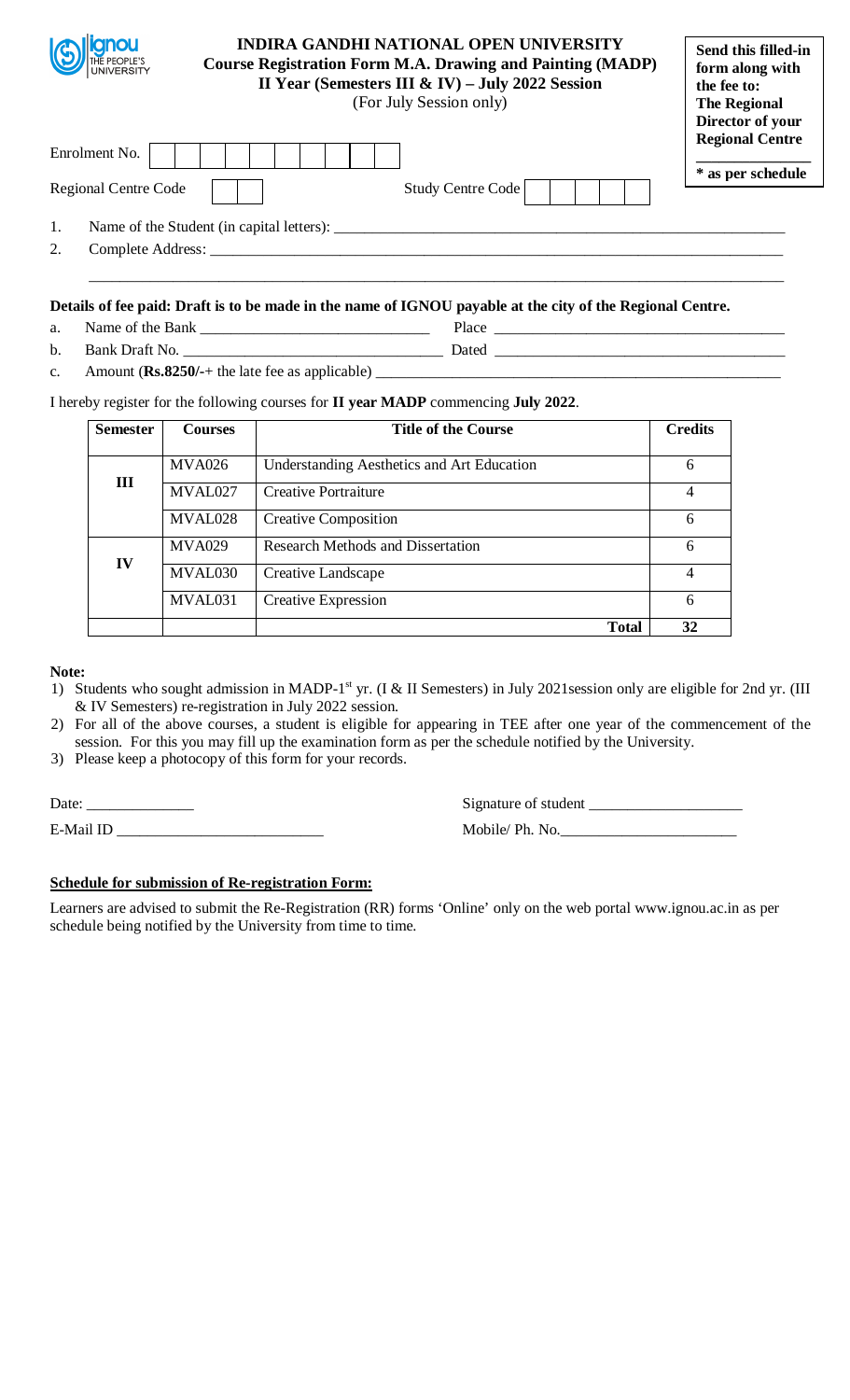| <b>ianou</b><br>WILE PEOPLE'S | <b>INDIRA GANDHI NATIONAL OPEN UNIVERSITY</b><br><b>Course Registration Form M.A. Urdu (MAUD)</b><br>II Year - July 2022 Session | Send this filled-in<br>form along with<br>the fee to:<br><b>The Regional</b> |
|-------------------------------|----------------------------------------------------------------------------------------------------------------------------------|------------------------------------------------------------------------------|
| Enrolment No.                 |                                                                                                                                  | Director of your<br><b>Regional Centre</b>                                   |
| <b>Regional Centre Code</b>   | Study Centre Code                                                                                                                | * as per schedule                                                            |
| 1.                            | Name of the Student (in capital letters):                                                                                        |                                                                              |
| 2.<br>Complete Address:       |                                                                                                                                  |                                                                              |
|                               |                                                                                                                                  |                                                                              |

| a. | Name<br>*h⊬<br>ാ†<br><b>Bank</b> | '1асе   |
|----|----------------------------------|---------|
| b. | ا صدا<br>Ront                    | ' )ated |

c. Amount (Rs.6300/-+ the late fee as applicable) \_\_\_\_\_\_\_\_\_\_\_\_\_\_\_\_\_\_\_\_\_\_\_\_\_\_\_\_\_\_\_

# I hereby register for the following courses for **II year MAUD** commencing **July 2022**.

| <b>Sl. No.</b> | <b>Courses</b> | <b>Title of the Course</b>                       | <b>Credits</b> |    |
|----------------|----------------|--------------------------------------------------|----------------|----|
|                | MAUD007        | Urdu Nazm                                        |                |    |
| 2.             | MAUD008        | Classical Urdu Poetry: Qasida, Masnavi, Mrsiya   |                |    |
| 3.             | MAUD009        | Criticism and Research                           |                | 8  |
| 4.             | MAUD010        | Special Study of Meer Taqi Meer and Mirza Ghalib |                | 8  |
|                |                |                                                  | <b>Total</b>   | 32 |

## **Note:**

1) Students who sought admission in MAUD-1<sup>st</sup> yr. in Jan. 2022 session are not eligible for 2nd yr. re-registration in July 2022 session. They are eligible in Jan. 2023 session.

- 2) For all of the above courses, a student is eligible for appearing in TEE after one year of the commencement of the session. For this you may fill up the examination form as per the schedule notified by the University.
- 3) Please keep a photocopy of this form for your records.

E-Mail ID \_\_\_\_\_\_\_\_\_\_\_\_\_\_\_\_\_\_\_\_\_\_\_\_\_\_\_ Mobile/ Ph. No.\_\_\_\_\_\_\_\_\_\_\_\_\_\_\_\_\_\_\_\_\_\_\_

Date: \_\_\_\_\_\_\_\_\_\_\_\_\_\_ Signature of student \_\_\_\_\_\_\_\_\_\_\_\_\_\_\_\_\_\_\_\_

## **Schedule for submission of Re-registration Form:**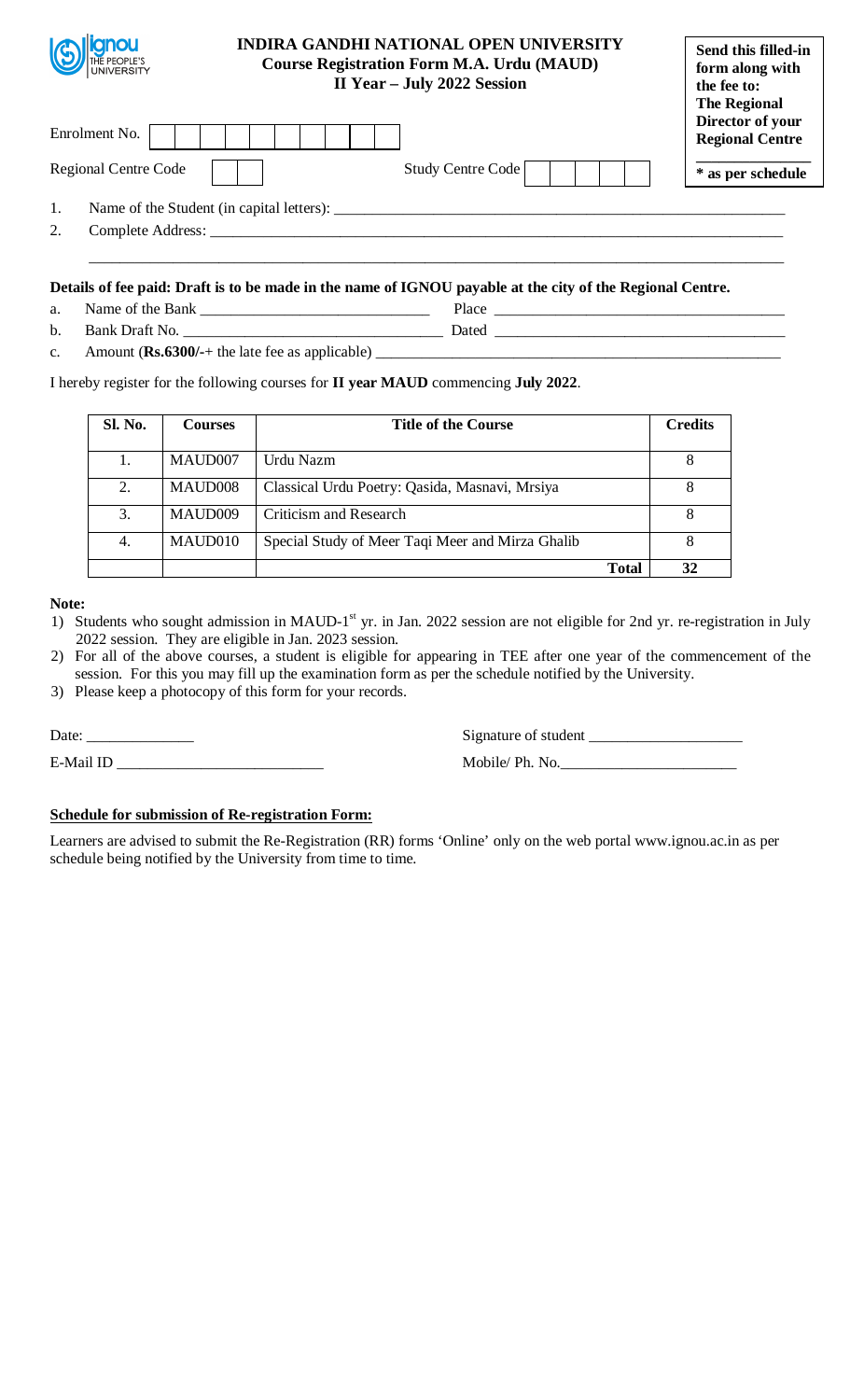|            | <b>INDIRA GANDHI NATIONAL OPEN UNIVERSITY</b><br><b>Course Registration Form for M.Sc. (MACS)</b> |                                                                |                                 |                |                    |            | <b>July 2022 Session</b> |                                                                                                                  | Send this filled-in<br>form along with<br>fee to:<br><b>The Regional</b> |                                            |  |
|------------|---------------------------------------------------------------------------------------------------|----------------------------------------------------------------|---------------------------------|----------------|--------------------|------------|--------------------------|------------------------------------------------------------------------------------------------------------------|--------------------------------------------------------------------------|--------------------------------------------|--|
|            | Enrolment No.                                                                                     |                                                                |                                 |                |                    |            |                          |                                                                                                                  |                                                                          | Director of your<br><b>Regional Centre</b> |  |
|            | Regional Centre Code                                                                              |                                                                |                                 |                |                    |            | <b>Study Centre Code</b> |                                                                                                                  |                                                                          | * as per schedule                          |  |
|            |                                                                                                   |                                                                |                                 |                |                    |            | M.Sc. (MACS)             |                                                                                                                  |                                                                          |                                            |  |
|            |                                                                                                   | Semester to which registration is sought (Please $\sqrt{ }$ ): |                                 |                |                    |            | II & IV                  |                                                                                                                  |                                                                          |                                            |  |
| 1.         |                                                                                                   |                                                                |                                 |                |                    |            |                          |                                                                                                                  |                                                                          |                                            |  |
| 2.         |                                                                                                   |                                                                |                                 |                |                    |            |                          |                                                                                                                  |                                                                          |                                            |  |
|            |                                                                                                   |                                                                |                                 |                |                    |            |                          |                                                                                                                  |                                                                          |                                            |  |
| a.         |                                                                                                   |                                                                |                                 |                |                    |            |                          | <b>Details of fee paid:</b> Draft is to be made in the name of IGNOU payable at the city of the Regional Centre. |                                                                          |                                            |  |
| b.         |                                                                                                   |                                                                |                                 |                |                    |            |                          |                                                                                                                  |                                                                          |                                            |  |
| c.         |                                                                                                   |                                                                |                                 |                |                    |            | Amount Rs.               |                                                                                                                  |                                                                          |                                            |  |
|            |                                                                                                   | $(Rs.6600/- + the late fee as applicable)$                     |                                 |                |                    |            |                          |                                                                                                                  |                                                                          |                                            |  |
|            | All courses are compulsory.                                                                       | I hereby register for the following courses of $2nd$           |                                 |                | or $4^{\text{th}}$ |            |                          | Semester ( $\sqrt{$ mark) of M.Sc. (MACS) commencing JULY 2022.                                                  |                                                                          |                                            |  |
|            |                                                                                                   | <b>Second Semester</b>                                         |                                 |                |                    |            |                          | <b>Fourth Semester</b>                                                                                           |                                                                          |                                            |  |
| Sl.<br>No. | <b>Course</b><br>Code                                                                             | Title of<br>the Course                                         | <b>Type of</b><br><b>Course</b> | <b>Credits</b> |                    | Sl.<br>No. | <b>Course Code</b>       | <b>Title of</b><br>the Course                                                                                    | <b>Type of</b><br><b>Course</b>                                          | <b>Credits</b>                             |  |
| 1.         | <b>MMT-003</b>                                                                                    | Algebra                                                        | Core                            | $\overline{4}$ |                    | 1.         | MMTE-005                 | Coding Theory                                                                                                    | Elective                                                                 | $\overline{4}$                             |  |

| in July 2022 session.                                                                                                     |  |
|---------------------------------------------------------------------------------------------------------------------------|--|
| 3) For all the above courses, a student is eligible for appearing in TEE after six months of commencement of session. For |  |
| this he/she is required to fill up the examination form as per schedule notified by the University.                       |  |

session. Similarly, students of January 2019 to January 2021 batches only are eligible for re-registration of 4<sup>th</sup> Semester

2) Students of January 2020 to January 2022 batches only are eligible for re-registration of  $2^{nd}$  Semester in July 2022

Core | 8 | 3. | MMTE-007

Functional Core 4 2. MMTE-006 Cryptography Elective 4

Soft

Computing & Applications

4. MMTP-001 Project Compulsory 4

4) Please keep a photocopy of this form for your record.

1) A student can pay the fee pertaining to **'one semester' only at a time.**

Date:  $\frac{1}{\sqrt{1-\frac{1}{2}}\cdot\frac{1}{\sqrt{1-\frac{1}{2}}}}$ 

2. MMT-006 Functional

Probability and **Statistics** 

3. MMT-008

**Note:**

E-Mail ID \_\_\_\_\_\_\_\_\_\_\_\_\_\_\_\_\_\_\_\_\_\_\_\_ Mobile/ Ph.No.\_\_\_\_\_\_\_\_\_\_\_\_\_\_\_\_\_\_\_\_\_

| Signature of Student   |  |
|------------------------|--|
| $M_0 h H_2 / Dh_1 M_2$ |  |

Elective 4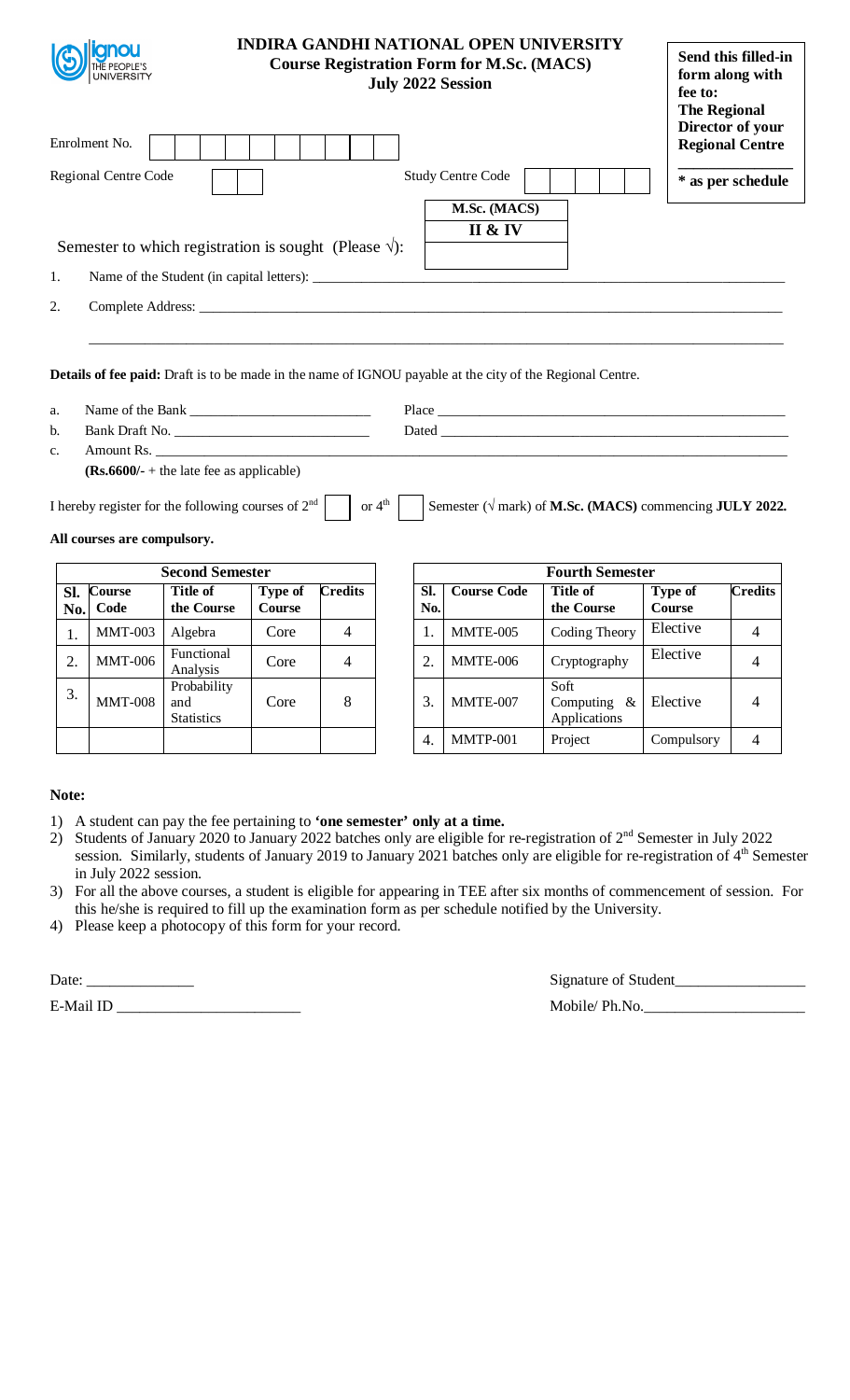| $b$ ánjk xkákh j $k$ "V $\hbar$ ; e $\phi$ r fo $\prime$ ofo $ $ ky;<br>, e-, - 'AfgUnh½ dsfy, ikB;Øe iathdj.kii =<br>f}rh; $o''R & t \cdot g/bZ$ 2022 l = |                                                                                                               | bl Qkel dks Hkjdj<br>Ohl cls I kFk fuEu<br>irsij Hksta% |  |  |
|------------------------------------------------------------------------------------------------------------------------------------------------------------|---------------------------------------------------------------------------------------------------------------|---------------------------------------------------------|--|--|
| ukekadu $\mathbf{I}$ { ; k<br>$\{ks=h; \dim Z \, dk \, d\$                                                                                                 | $V/T$ ; u dni dk dkM                                                                                          | {k s - h; fun skd<br>$b$ Xu $\psi$ { $k$ =h; dšinz      |  |  |
|                                                                                                                                                            |                                                                                                               | *vud ph ds vud kj                                       |  |  |
|                                                                                                                                                            |                                                                                                               |                                                         |  |  |
|                                                                                                                                                            |                                                                                                               |                                                         |  |  |
|                                                                                                                                                            | 'kard dk fooj.k %Mik¶V ^bXunî dsuke rFkk mil 'kgj eans gkuk pkfg, tgk; vki dk {ks=h; dshnz fLFkr g\$A         |                                                         |  |  |
|                                                                                                                                                            |                                                                                                               |                                                         |  |  |
|                                                                                                                                                            |                                                                                                               |                                                         |  |  |
|                                                                                                                                                            | %%jkf"k #-6800 \$ \oyEc "k\d ; fn ykxwgk\%n; \kqj clk uke\ _______________________                            |                                                         |  |  |
|                                                                                                                                                            | esni jso'k dsfy, tykbl 2022 I = esfuEufyf[kr ikB; Øe esl syuk pkgrk@pkgrh gw% %2 ØsMV I svf/kd ikB; Øe u ysk4 |                                                         |  |  |
| $ikB$ ; Øe d $kM$<br>$Q_1$ .<br>$V$ fuok; $l$ i kB $\frac{1}{2}$ Øe                                                                                        | ikB; Øe dk 'kh"kbl<br>ØfMV                                                                                    | $v$ fuok; $l$ i kB $\div$ Øe( $\sqrt{y}$ xk,            |  |  |
| 1-<br>e, pMh 1,                                                                                                                                            | fgUnh dk0; &1 ¼/kfn dk0; ] HkfDr dk0; , oa jhfr dk0; ½<br>4                                                   | $\sqrt{ }$                                              |  |  |
| $, e, pMh$ 5<br>$2 -$                                                                                                                                      | I kfgR; fl) kar vk§l ekykpuk<br>8                                                                             |                                                         |  |  |
| , $e$ , $pMh$ 7<br>3-                                                                                                                                      | Hkk'kk foKku vkg fgunh Hkk'kk<br>4                                                                            |                                                         |  |  |
|                                                                                                                                                            | o\$dfYiclikB;Øe %ekMl;ny ^d*]^[k*]^x*vk§j^?k*eal}vki <u>fcllhiHknh ,cllen</u> g dk p;u dja\                   |                                                         |  |  |
| ekW <sub>;</sub> wy 'd* & dgkuh % fo'k k v/;; u                                                                                                            |                                                                                                               |                                                         |  |  |
| e,pMh 9,<br>4-                                                                                                                                             | dgkuh % Lo: Ik vkj fodkl<br>4                                                                                 |                                                         |  |  |
| 5-<br>e, pMh 10,                                                                                                                                           | <b>Ikepin</b> dh dgkfu; k<br>4                                                                                |                                                         |  |  |
| 6-<br>e, pMh 11,                                                                                                                                           | fgllnh dgkuh<br>4                                                                                             | ,d IkFk fy, tk,as                                       |  |  |
| 7-<br>e, pMh 12                                                                                                                                            | 4<br>Hkkjrh; dgkuh                                                                                            |                                                         |  |  |
| ekWi; wy ^[k* & mill; kl % fo 'k *k v/;; u                                                                                                                 | <b>vFkok</b>                                                                                                  |                                                         |  |  |
| 8-<br>e, pMh 13,                                                                                                                                           | mill; kl %Lo: lk ∨k§ fodkl                                                                                    |                                                         |  |  |
| 9.<br>, e, pMh 14                                                                                                                                          | fgUnh mill; kl &1 % Vinepm dk fo "ksk v/; ; u\%<br>4                                                          |                                                         |  |  |
| $10-$<br>, e, pMh 15                                                                                                                                       | fgUnh mill; kl &2<br>4                                                                                        | ,d IkFk fy, tk,asa                                      |  |  |
| $11-$<br>, e, pMh 16                                                                                                                                       | 4<br>Hkkjrh; miU; kl<br>vFkok                                                                                 |                                                         |  |  |
| ekWi; w 'x* & nfyr I kfgR; % fo'kk v/;; u                                                                                                                  |                                                                                                               |                                                         |  |  |
| $12 -$<br>, e, pMh 17                                                                                                                                      | Hkkjr dh fpru ij $E$ ijk, a $\vee$ k $\S$ nfyr l kfgR;<br>4                                                   |                                                         |  |  |
| $13-$<br>, e, pMh 18                                                                                                                                       | 4<br>nfyr I kfgR; dh vo/kkj.kk, oaLo: Ik                                                                      |                                                         |  |  |
| 14-<br>, e, pMh 19                                                                                                                                         | fgunh nfyr I kfgR; dk fodkl<br>4                                                                              | ,d IkFk fy, tk,ax                                       |  |  |
| $15 -$<br>, e, pMh 20                                                                                                                                      | 4<br>Hkkj $rh$ ; Hkk'kk $\vee$ ka ea nf $\vee$ r I kfq $R$ ;                                                  |                                                         |  |  |
| <b>vFkok</b>                                                                                                                                               |                                                                                                               |                                                         |  |  |
| ekWi; w "k" & e/; dkyhu dfork % fo'kk v/; ; u<br>16-<br>, e, pMh 21                                                                                        | Ekhjk dk fo'ksk $V$ ; ; u<br>4                                                                                |                                                         |  |  |
| $17-$<br>, e, pMh 22                                                                                                                                       | dchj dk fo'kk $v$ /; ; u<br>4                                                                                 |                                                         |  |  |
| 18-<br>, e, pMh 23                                                                                                                                         | e/; dkyhu dfork & 1<br>4                                                                                      | d I kFk fy, tk, xa                                      |  |  |
| 19-<br>, e, pMh 24                                                                                                                                         | 4<br>e/; dkyhu dfork & 2                                                                                      | day 32 ØfMV                                             |  |  |

 ${\sf flux}$ 

fo | kFkN dsgLrk{kj % <sub>888888888888888888888888888</sub>

Oku ua@ekckby ua% &&&&&&&&&&&&&&&&&&&&&&&&&

ftu fo|kfFk!kaus,e-,-fgUnheatuojh 2022 I= clsfy, YaiFke o"kWzeninosk fy;k g\$josf}rh; o"k2clsfy, tyykb22022 I=<br>entvkonu ughacij Iclrka osfo|kFkh2tuojh 2023 I= entvkonu cijna<br>blhidkj]ftu fo|kfFk!kausiFke o"k2eatykb22018 I= I **ukV** %1½

 $2\frac{1}{2}$ 

 $3\frac{1}{2}$ 

 $4\frac{1}{2}$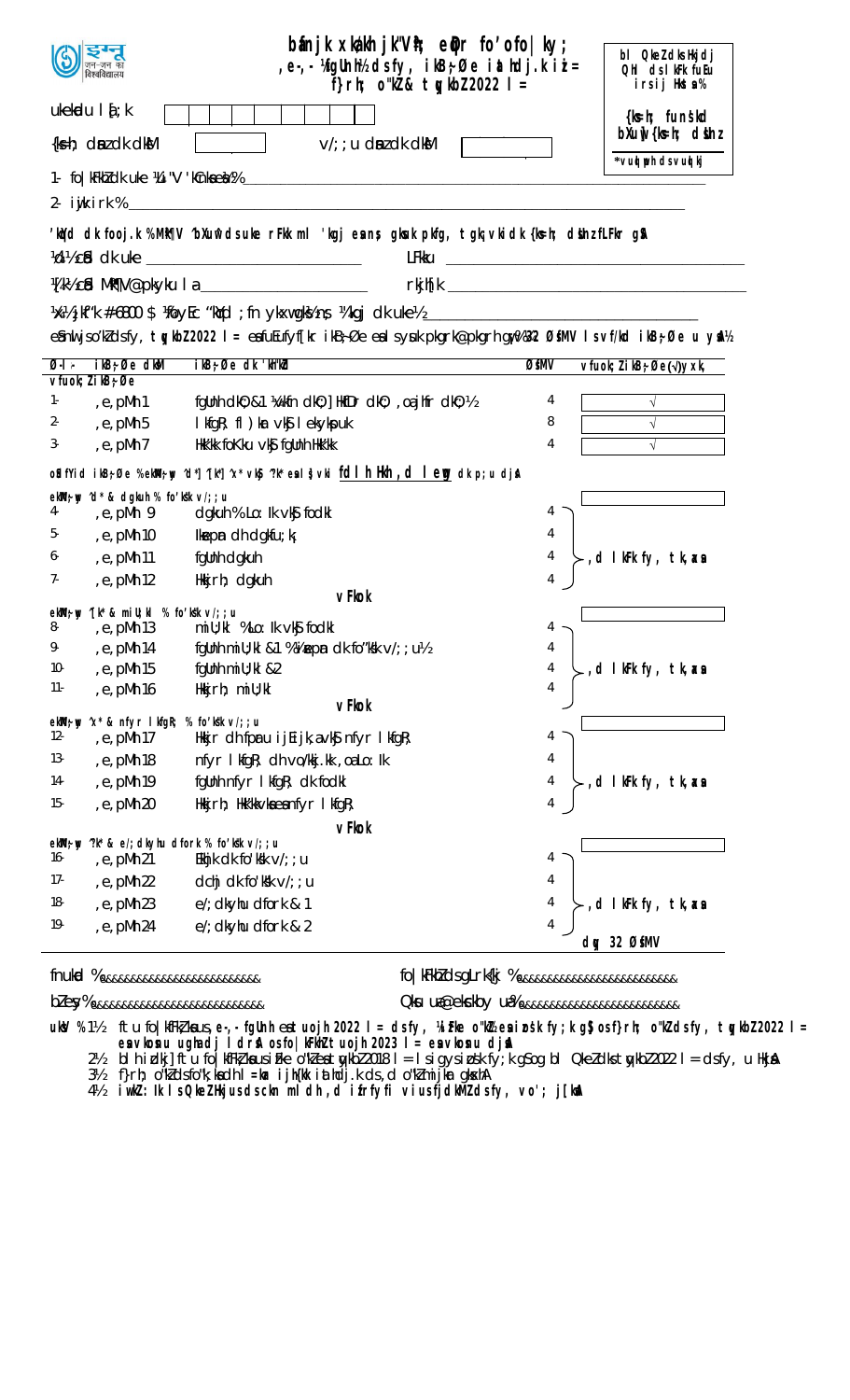|                                            | $b$ ánjk xkákh j $k^nV$ h; e $\phi$ r fo $\delta$ ofo $ ky\rangle$ ;<br>e Midr½ dsfy, ikB;Øe iathdj.kii=<br>f}rh; $o''R & t\psi$ kbl 2022   =             |      | bl Qkel dks Hkjdj<br>Ohl ds I kFk fuEu<br>irsij Hkta%<br>{ks=h; funskd |
|--------------------------------------------|-----------------------------------------------------------------------------------------------------------------------------------------------------------|------|------------------------------------------------------------------------|
|                                            |                                                                                                                                                           |      | $b$ Xu $\psi$ { $k$ =h; $d$ sh $i$                                     |
| $ukekadu$   $\{$ ; $k$                     |                                                                                                                                                           |      | *vud poh ds vud kj                                                     |
|                                            |                                                                                                                                                           |      |                                                                        |
| $\{k=h; \text{ dm } d k \text{ d } k\}$    | $V/T$ ; u dni dk dkM                                                                                                                                      |      |                                                                        |
|                                            |                                                                                                                                                           |      |                                                                        |
|                                            | 'kird dk fooj.k %Mit¶V "bXunî dsuke rFkk mi 'kgj eans gkuk pkfg, tgk; vki dk {ks=h; dishz fLFkr g\$\                                                      |      |                                                                        |
|                                            | %Www.cidedia/Mixtyletary/cidedia/Mixtyletary/cidedia/Mixtyletary/cidedia/Mixtyletary/cidedia/Mixtyletary/cided                                            |      |                                                                        |
|                                            |                                                                                                                                                           |      |                                                                        |
|                                            |                                                                                                                                                           |      |                                                                        |
|                                            | e snul jsoʻklasfy, tykbol 2022 l = esfu Eufyf $[\text{kr} \text{ ikB}$ ; Øe esl s $(\sqrt{})$ yuk pkgrk gr $\text{p}$ kgrh gr $\text{A}$                  |      |                                                                        |
|                                            |                                                                                                                                                           |      |                                                                        |
| $ikB$ ; Øe dkM<br>$Q_1$ .                  | ikB; Øe dk 'kh"kbl                                                                                                                                        | ØfMV | vfuok; l i kB; Øe(√)yxk,                                               |
| $V$ fuok; $l$ i kB; Øe<br>, e, I ds4<br>1. | $\vee$ k/ktjud ladr lkfgR; $\vee$ k $\int$ lkfgR; kkL=                                                                                                    | 8    | $\sqrt{ }$                                                             |
| 2-<br>, $e, I ds$                          | Hkk"kk foKku] vupkn, oafucak y{ku                                                                                                                         | 8    |                                                                        |
| 3-<br>e, I ds 7,                           | I kfgR; 'kkL= %dk0; i dk'k] /oU; kykd vk\$ n'k: i d                                                                                                       | 8    |                                                                        |
| 4-<br>$, e, I$ ds 8                        | $l$ <b>adr</b> $l$ kfgR; $%$ xn <sub>7</sub> $\}$ in <sub>7</sub> , oaukVd                                                                                | 8    |                                                                        |
| fnukd % &&&&&&&&&&&&&&&&&&&&&&&&&          | fo   kFkM dsgLrk{kj % <sub>&amp;&amp;&amp;&amp;&amp;&amp;&amp;&amp;&amp;&amp;&amp;&amp;&amp;&amp;&amp;&amp;&amp;&amp;&amp;&amp;&amp;&amp;&amp;&amp;</sub> |      |                                                                        |

ukov %1½ ftu fo|kfFk/kaus,e-,-laldireatuojh 2022 l=dsfy, %irke o"k½eainosk fy;k g\$osf}rh; o"k/dsfy, tyykb/2022<br>I=eavkosnu ughadj Idrsitosfo[kFkh/tuojh 2023 l=eavkosnu djski<br>2½ f}rh; o"k/dsfo"k;kadh l=kar ijh{kk iathdj.k ds